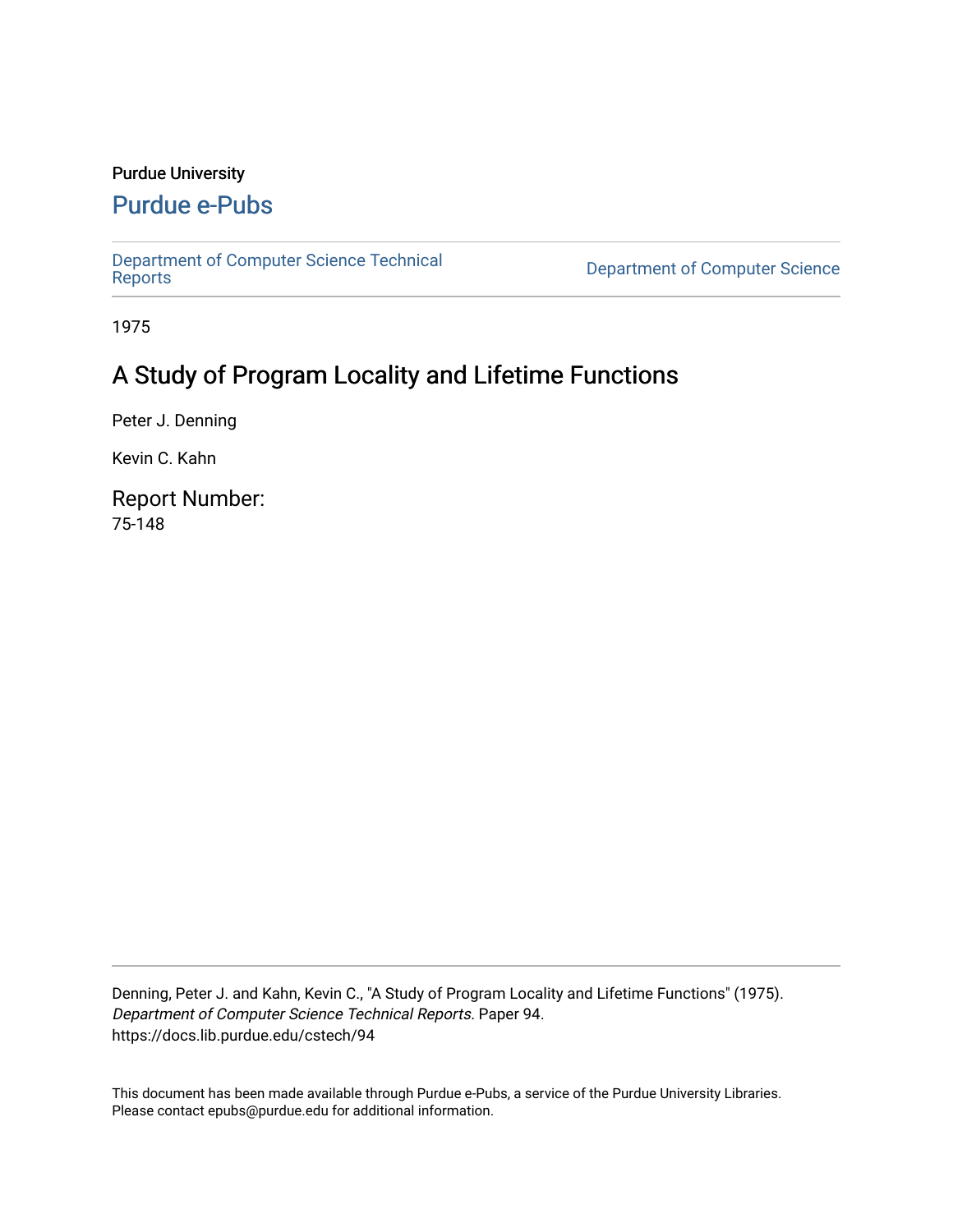# A STUDY OF PROGRAM LOCALITY AND LIFETIME FUNCTIONS

•

i i

 $\mid$ 

I I

I

# Peter J. Denning Kevin c. Kahn

Department of Computer Sciences Purdue University West Lafayette, IN 47907

CSD TR 148

revised

September 1975

Work reported herein supported in.part by NSF Grant GJ-41289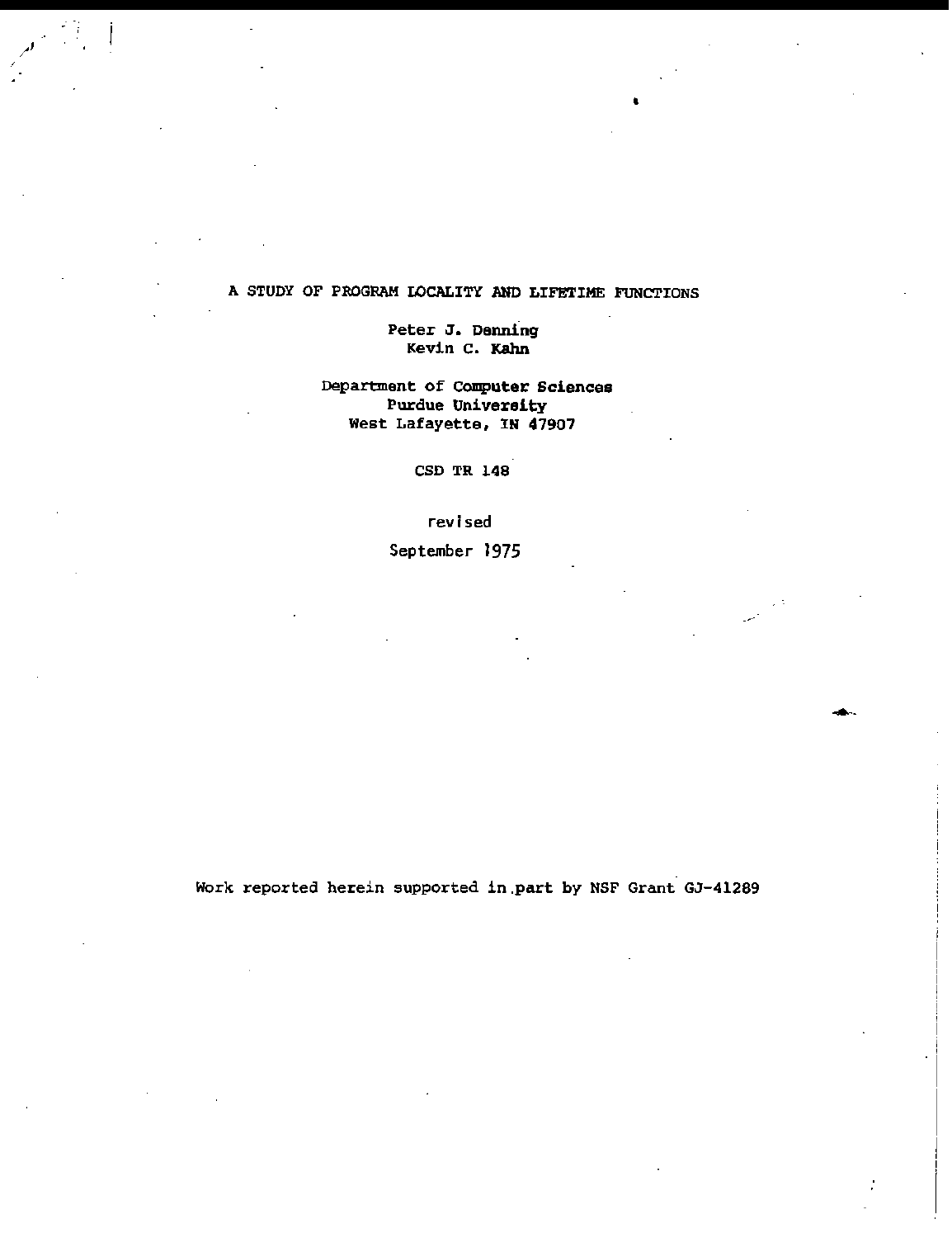# A STUDY OF PROGRAM LOCALITY AND LIFETIME FUNCTIONS<sup>1</sup>

Peter J. Denning<sup>2</sup> Kevin C. Kahn<sup>e</sup>

Abstract: A program model can be regarded as decomposible into two main parts. The macromodel captures the phase-transition behavior by specifying locality sets and their associated reference intervals (phases). The micromodel captures the reference patterns within phases. A semi-Markov model can be used at the macrolevel, while one of the simple early models (such as the random-reference or LRU stack). can be used at the microlevel. This paper shows that, even in<br>simplest form, this type of model is capable of reproducing known properties of empirical lifetime functions. A micromodel alone, without a macromodel, is incapable of doing so.

<sup>1</sup>Work reported herein was supported in part by NSF Grant G5-41289.

<sup>2</sup>Authors' address: Department of Computer Sciences, Purdue University, West Lafayette, IN 47907.

Technical Report TR-148

Memorandum No. PD75:7

ρ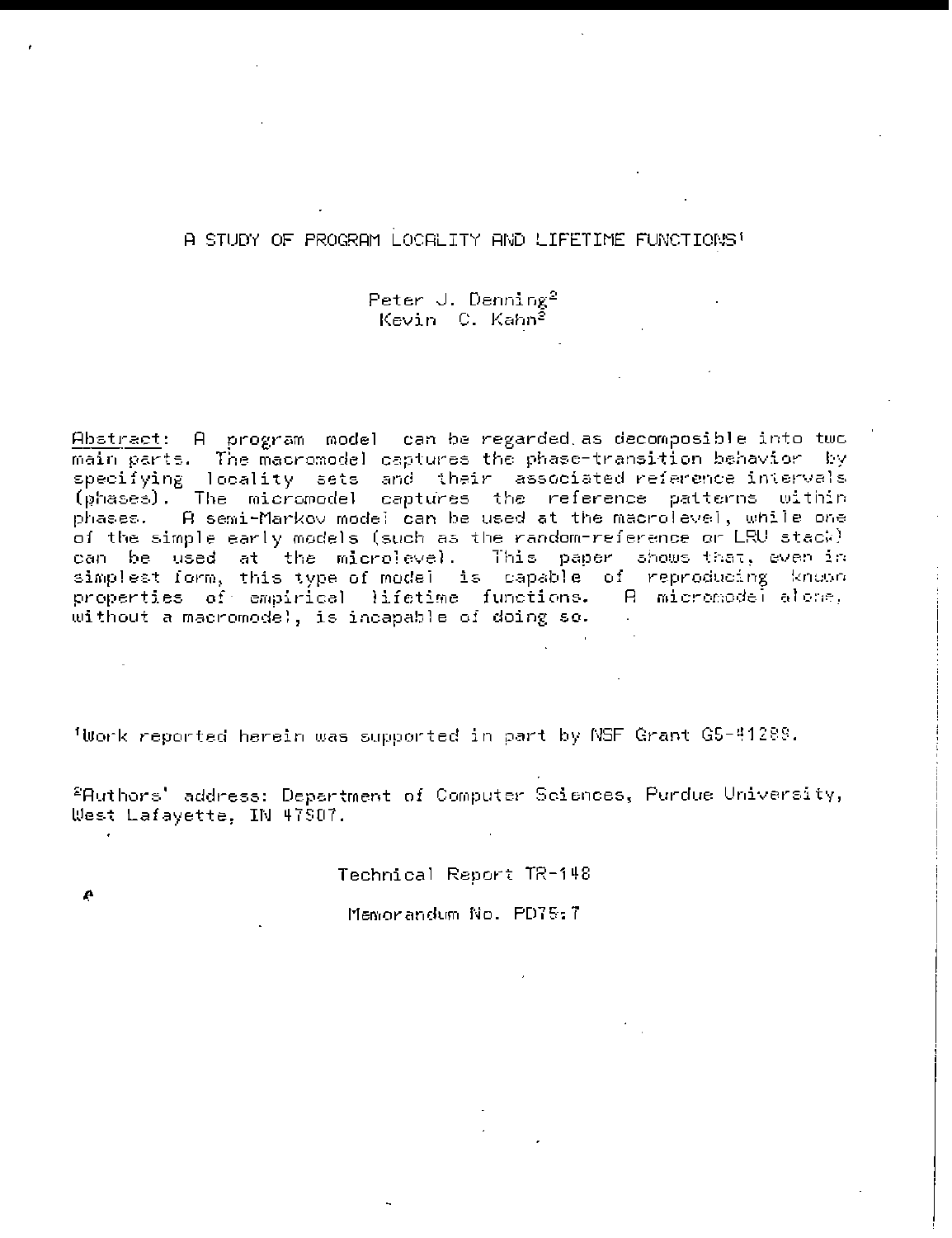# 1. INTRODUCTION

The stochastic nature of computer system performance variables derives from randomness in the way programs drive the operating Therefore, an understanding of program behavior is the basis system. for an understanding of system behavior.  $\mathsf{An}^\top$  important manifestation  $\cdot$ of program behavior is the lifetime function [BeK6S]. It gives the mean processor execution interval between page faults as a function of the mean memory space allocated to a program. This function can be used in a queueing network to obtain estimates of mean throughput and response time, of the computer'system modelled by the network, for various values of the degree of multiprogramming. Such estimates can be quire good; see [Bra74, Cou75, Den75, Mun75].

one is interested only in estimating the means of performance Ιſ variables, then empirical lifetime functions (or empirically verified approximations to them) are sufficient to parameterize a queueing network. If, however, one is interested in more general questions such as the effect on response time when the instantaneous demand for main memory exceeds the supply -- descriptions of program behavior more detailed than lifetime functions are required.

There is wide agreement that, to be able to match-observed behavior, program models should embody what is known as "locality". This benavior is better described as phase-transition behavior [Den72,<br>Fer74, MaB75, SpD72], or as "regime" behavior [FGS75]. The idea is The idea is that a program's execution is regarded as a sequence of "phases", each of which is a sequence of references over an associated "locality set" (of pages). Experiments based on sampling a reference string and noting the pages referenced in each sample interval have amassed considerable indirect evidence of this behavior (e.g., [Bry75, HaG71, Rod71]). The most striking direct evidence has been given recently by Madison and Batson [MaB75], who define a phase as a maximal interval in which LRU stack distance does not exceed i (for given i) and levery one of the i top stack objects is referenced at least once. The. definition and associated experiments show that phases (and associated locality sets) can be neated within larger phases (and associated locality sets) for several levels. The "outermost" level tends to be characterized by long phases with transitions between nearly disjoint locality sets. (Interestingly, the outermost phase tended not to be the program's entire execution interval.) -inner leveis have The shorter phases and overlapping sets. The innermost level of interest depends on the system: phases whose lifetimes are short compared to the paging time are of no interest. Thus the practical question is not whether phase transition behavior exists, but how to model it.

few experiments to test very simple program models have been ĒL. reported in the literature, the most successful of which depend on the "LRU stack model" (see [AKS73, SpD72, ShT72, CoD73]). None of these models contains an explicit concept of phase-transition behavior. All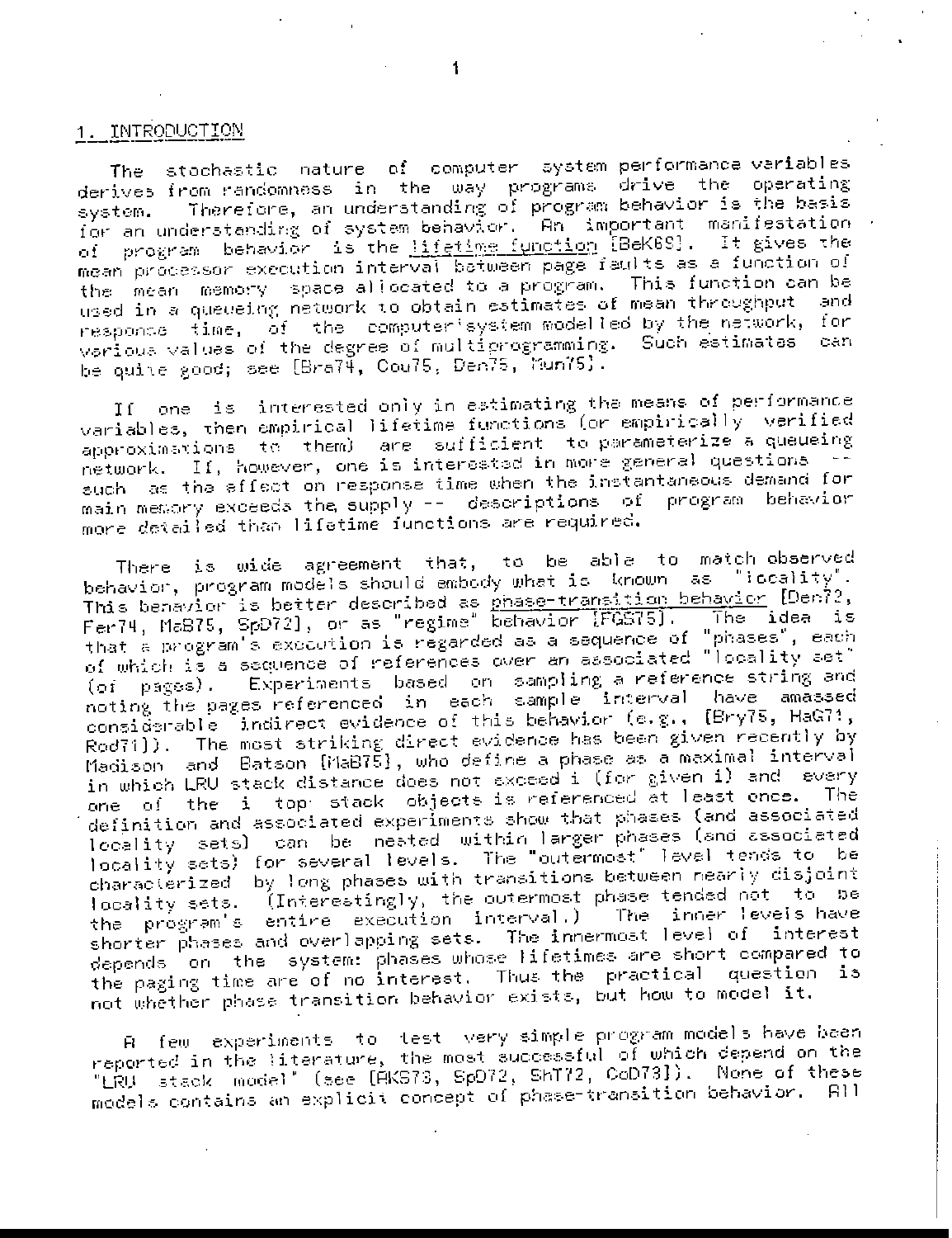have been found unsuitable as descriptions of long-term-program behavior. These simple models are incapable of explaining all the observed properties of lifetime funtions. For example, Spirn [Spi?3] and Arvind et al. [RKS73] reported that, for working set parameter  $T_{\rm s}$ the LRU stack model would fit the fault rate at T with average relative error 30% and more. The LRU model predicts that the LRU fault rate will be better than US at almost all memory allocations [Spi73], contradicting empirical observations that WS may a bel significantly better over significant ranges of memory allocation [Bar73, Bar75, PrF73].

The experiments reported herein are a next step in the evolution of for intrinsic program mechanisms. They are controlled mode}s : experiments designed to test the hypothesis that a very simple model based on variable localities and phase transitions is sufficient to explain at least the gross behavior of programs. Our experiments The model to be described is capable of confirm this hypothesis. generating reference strings whose lifetime functions exhibit the properties observed in empirical lifetime functions. The following pages describe the lifetime properties observed from past experiments, the model we used, the experimental results, and the limitations of the model.

#### 2. LIFETIME FUNCTIONS

#### <u> 2.1. Definitions</u>

For a given policy of memory management and space constraint  $\gamma$ , the lifetime function  $L(x)$  specifies the mean number of references in a given program between requests to secondary memory devices -- in our context,  $L(x)$  is the mean virtual time between page faults  $E\in\{88\}$ , CFL72, Den74, Ge173, Sa174]. (The expiration of allifetime linterval corresponds to a transition from the processor to the paging device.) If the memory policy is a fixed-space policy, the space constraint x that the program s resident set (set of pages in main memory) means contains exactly x pages; for such a policy x is a directly controllable parameter. If the memory policy is a variable-space policy, the space constraint x means that the program's resident set contains an average of x pages, the average-being-measured-over virtual time; for such a policy there is usually some parameter whose setting can be used to cause x to vary over some suitable range.

To state this more precisely, let  $r(k)$  denote the number of pages in the resident set of a given program just after the kth reference, where  $k=1,2,\ldots,K$  and K-is the reference string length. For a fixed space policy,  $r(k) = x$  for all k. For a variable space policy,

$$
(1) \quad \text{in } \quad
$$

$$
\frac{1}{K}\sum_{k=1}^K r(k) .
$$

 $x = 1$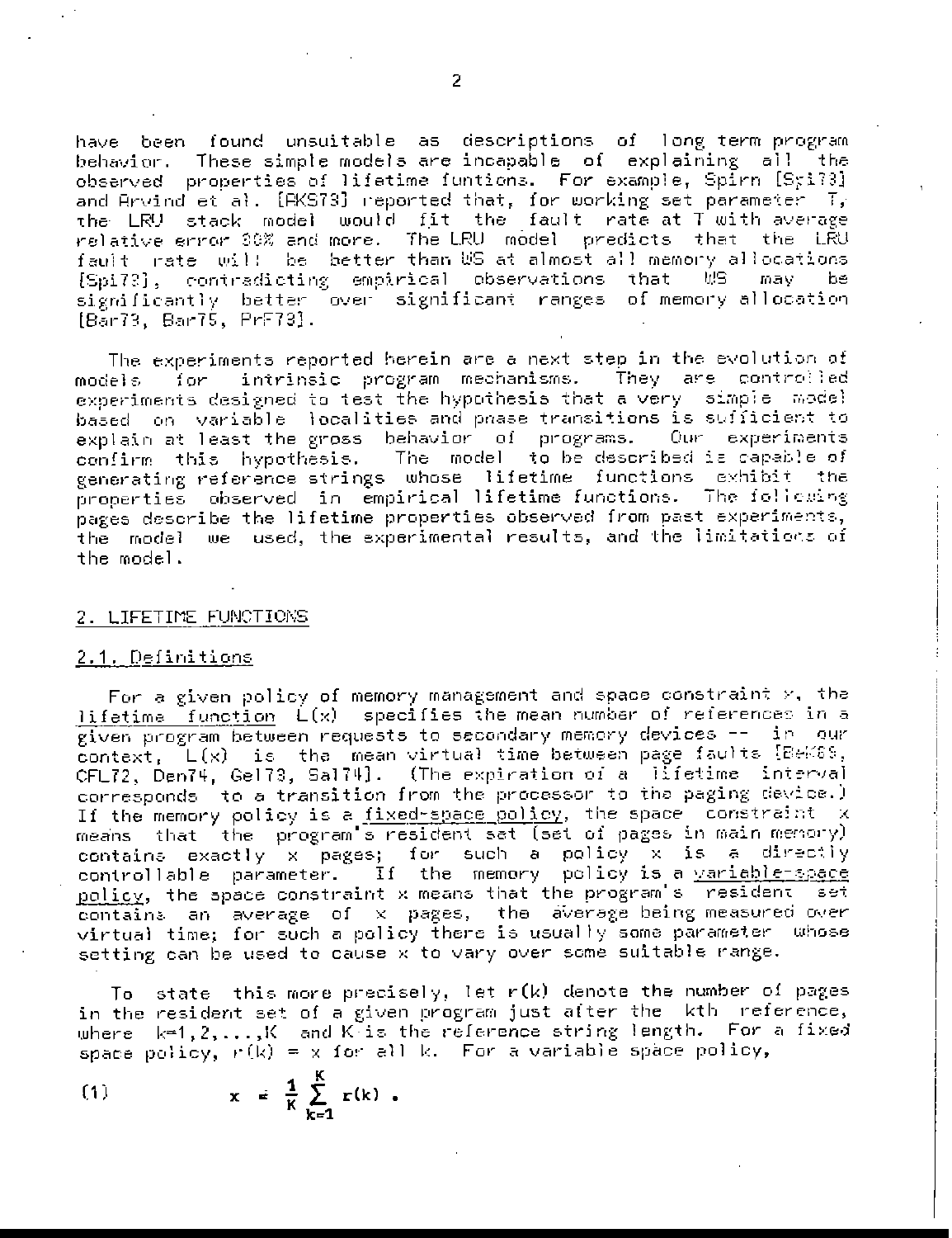In our experiments, we measured the page  $|\psi_0\rangle$  and  $f(x)$  and  $f(x)$ and set  $L(x) = 1/f(x)$ . (This formula is exa/: if a page fault is assumed to goour at time K.)

As a representative fixed space polic $\vert$ , we chose the least recently used (LRU) procedure. As a representative variable space policy, we chose the moving window working set (WS) procedure. These were chosen  $\mathbb{V}$ sut -because their fault-rate not only because they are typical, functions can be measured efficiently [D]375].

## 2.2. Properties

Experiments or analyses reported in  $\sqrt{}$ ne literature reveal a number of distinguishing properties of lifeti/e functions. To be consistent with our knowledge of pregrams, a model/of program behavior must at the least be able to reproduce them.

Figure 1 shows a typical lifet ne function,  $L(x)$ . Since  $x = 0$ would imply a fault on every reference  $\lfloor L(0) \rfloor = 1$ . Lifetime functions ordinarily have a convex region for  $|m\epsilon|1\times$  and a concave region for large x. The point  $x_1$  is the point of maximum slope  $-$  i.e., an inflection point  $-$  separating the thorregions. The point  $x_2$  is the "knee" of the curve, defined as the t/ngency point of a ray eminating from  $L(0)=1$ ; its significance will be discussed shortly. Belady [BeK\$9] reported that the convex region can be approximated by a function  $c x^K$  where typically 1.5<k<2 $\check{\ell}$ s; these results were verified by (Sctually 1+cx<sup>k</sup> would yield a slightly better Spirn [Spi73]. approximation.) Larger values of k are usually considered as indicating greater degrees of cyclic reference patterns within program phases. Summarizing:

<u>Property 1</u>:  $\overline{\mathsf{P}}$  lifetime funct/on typically has the convex/ concave shape. The convex region is approximated by  $\mathbf{cx}^k$  for some (c,k), and larger k-values will tend to be associated with more cyclic programs.

Studies by Bard [Bar73, Bar75] and by Prieve and Fabry [Pri73, PrF73] have shown the existence of significant regions in which the WS lifetime exceeds the LRU. Indirect evidence of the same type was found by Chu and Opderbeck [ChO72] in the observation that WS spacetime was significantly less than LRU space-time over the range of parameter choices of interest. When the distribution of locality size is bimodal, several crossover points may be observed (see below). Figure  $\,$  2 shows a typical case, where  $\mathrm{x_{0}}$  is the first crossover point. Summarizing:

Property 2: For a given reference string, the US lifetime function will tend to exceed that of LRU, often significantly, for wide ranges of memory allocations.

Given that one accepts the existence of phase-transition behavior in programs, one can regard memory management policies as <u>locality</u>

 $\mathbb{R}^2$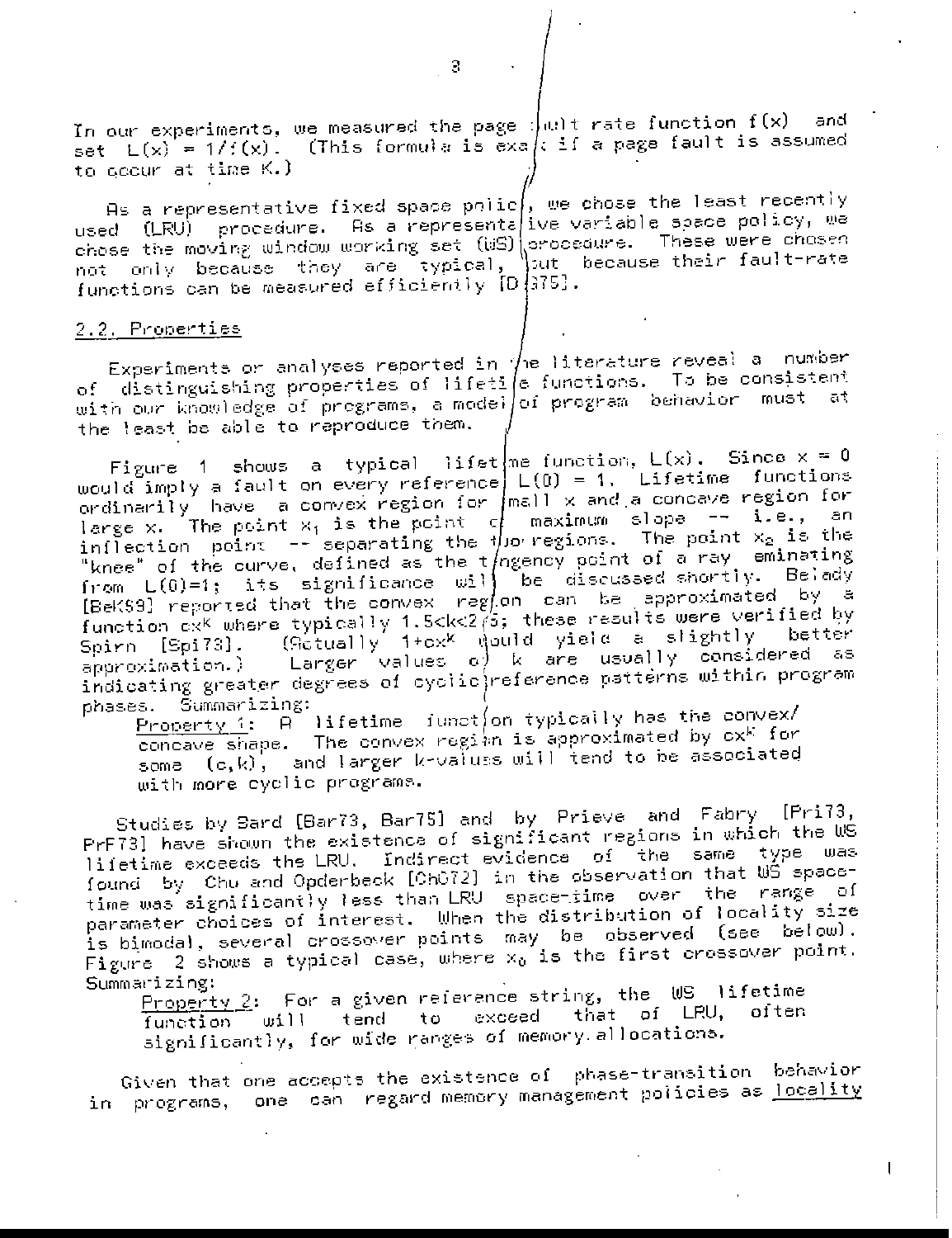estimation procedures seeking to detect locality sets associated with phases whose length is comparable to or larger than the page fault service time. Each assigns the resident set at a given time to be a container of the locality set associated with the subject program's current phase. An <u>ideal estimator</u> has three properties: a) the resident set is always a subset of the current locality set, b) at a transition the resident set contains only the pages in common to the old and new locality sets, and c) page faults occur only for first references to entering pages, i.e., those pages of the new locality set not also in the old.\* A phase is at "nesting level" k if it is contained within k-1 other phases. Take k=1 as the outermost or uppermost level [MaB75]. Define these quantities:

 $H_{\scriptscriptstyle\rm K}$ , mean phase holding time,

- $M_{k,i}$ , mean number of pages entering locality at a transition,
- $R_{k}$ , mean everlap, i.e., number of pages remaining in locality at a transition,

m<sub>k</sub>, mean locality set size, and

 $u_{k}$ , mean resident set size of ideal estimator.

Our definitions imply that

 $(2)$  $u_k \le m_k = R_k + N_k$ .

The lifetime function of the ideal estimator will satisfy  $(3)$ 

 $L(u_k) = H_k / M_k.$ 

(A proof is given in Appendix A.) The lifetime function of the lideal estimator would be expected to flatten out for x>u<sub>i</sub>: once the outermost locality sets are kept resident, increases in space beyond  $u_1$  are not expected to produce as much improvement in lifetime as increases in space approaching  $u_1$ . In other words, we expect the knee x<sub>2</sub> of the lifetime curve (Figure 1) of the ideal estimator to occur approximately at u<sub>1</sub>.

The working set with window of size T is not an ideal estimator because it retains resident old locality pages for up to T referentsa after a transition. As long as T is short enough so that the window rarely contains more than one transition, but long enough to observe all locality pages contained in a phase, the working set will produce the same paging rate as the ideal estimator. (See also [Den75].) Therefore, corresponding to each space  $u_k$  of the ideal estimator is a larger space  $w_k$  of the working set at which  $\mathsf{L}(w_k) \approx \mathsf{H}_k/\mathsf{M}_k$ , where the excess  $w_{K}$ - $u_{K}$  represents the overestimate at transitions. In particular, the knee of the working set lifetime will occur at lifetime of approximately  $H_1/H_1$ . From now on, we shall drop the subscript 1 and assume that H and M refer to the outermost level of phases. The foregoing argument is summarized:

Property 3:  $\overline{H}$ t the knee x<sub>2</sub> of the US lifetime curve,  $L(x_2)$ is approximately H/M, where H is the mean holding time of

each locality set page is referenced at least once in a window T  $*$ I f contained anywhere in a phase, the optimal policy VMIN will behave as an ideal estimator [PrF75, Den75].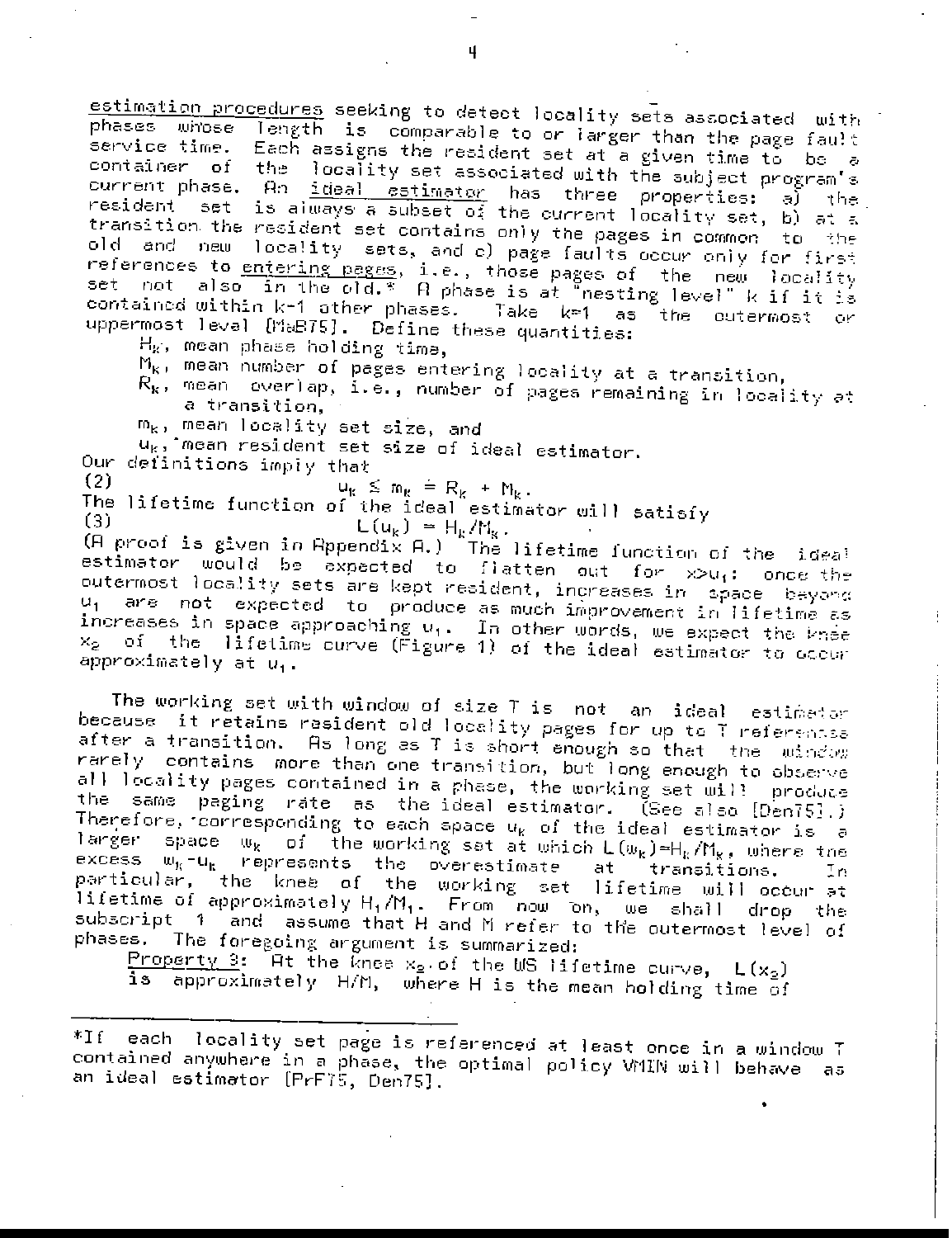outermost phases and M is the mean number of pages entering locality at transitions. For the same reasons, a similar property will hold for the LRU

lifetime.

Using an assumption that changes in locality set size follow a Gaussian process with mean miand standard deviation  $\sigma$ , Coffman and Ryan [CoR72] studied the relative efficiency of fixed and variable space policies. They showed that variable space policies are always. better than fixed, but the differences may be slight if the fixed resident set is at least m+2m. Translated into out context, these results have the following interpretation. The standard deviation of the number of pages entering at a transition is  $\sigma$ . The variable space policy of Coffman and Ryan is an ideal estimator of outermost phases; it has, therefore, mean resident set m and lifetime of H/M. The (imperfect) estimator in a fixed space policy (e.g., LRU) requires space  $x_2$  to achieve the same lifetime. For comparable performances, therefore, we expect x<sub>p</sub>=m+b<del>r</del> for some small constant - IJ 21. Summarizing:

Property 4: When the distribution of locality size is Gaussian, the knee  $x_2$  of a fixed space policy lifetime curve should differ from the mean-locality size m by an amount proportional to  $\sigma$ , the standard deviation of the number of pages entering the locality set at a transition between outermost phases.

#### 3. THE MODEL AND THE EXPERIMENTS

Our objective was limited: modeling phase-transition behavior at the outermost level [MaB75] using as few parameters as possible. Τo quantify phase-transition behavior, four factors must be specified:

- 1. The distribution of holding time in each locality set  $-$  i.e., the durations of the phases;
- 2. The process by which the program chooses new locality sets at phase transitions;
- 3. The extent to which locality sets of adjacent phases overlap; and.
- 4. The process by which the program generates references from within a given locality set.

Factors 1-3 pertain to the <u>macromodel</u> (i.e., to the phase-transition behavior) while factor 4 pertains to the <u>micr</u>omodel (i.e., to the reference pattern within each phase). This model is more complex than previous models (such as the LRU stack or independent reference models [CoD73, ShT72, SpD72, Spi73]) which are in our context merely possible micromodels.

R semi-Markov chain can be used to describe the macromodel over a given collection of locality sets  $S_1, \ldots, S_n$ . When the chain is in atate i, the program is assumed to be in a phase referencing  $\mathsf{S}_i$ . A

5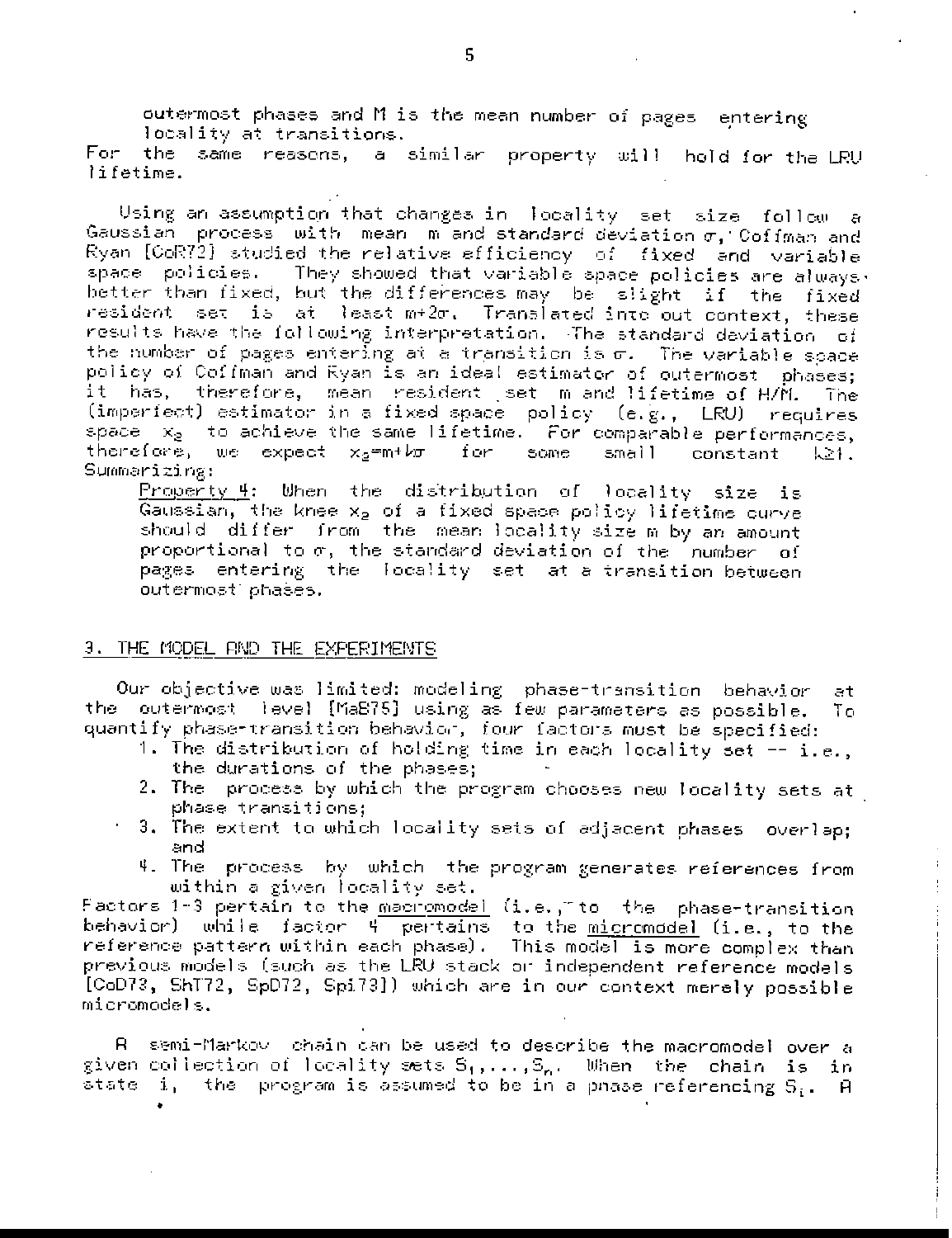holding time distribution  $h_i(t)$  describes the probability that a phase over  $S_i$  lasts for t references;  $\overline{b}_i$  is its mean. A transition matrix  $\left[g_{i,i}\right]$  gives the probabilities that  $S_i$  is the next locality set after  $S_i$ . Let  $\{Q_i\}$  denote the equilibrium distribution of the matrix  $\{q_{i,j}\}$ and define

$$
P_{i} = \frac{Q_{i}h_{i}}{P}, \quad P = \sum_{i=1}^{n} Q_{i}\bar{h}_{i}.
$$

Since  $p_i$  denotes the fraction of time that  $S_i$  is the locality set, we shall refer to (p,) as the <u>observed locality distribution</u>. If  $l_i$  is the size of S<sub>1</sub>, then the mean and variance of this distribution are respectivaly,

(5) 
$$
m = \sum_{i=1}^{n} p_{i}1_{i}, \quad \sigma^{2} = \sum_{i=1}^{n} p_{i}1_{i}^{2} - m^{2}.
$$

As has been stated, the limited objective of our experiments was testing the ability of simple phase-transition models to reproduce known properties of program behavior. For this reason we chose to

- 1. The holding time distribution was state independent, i.e.,  $h_i(t) = h(t)$  for all i, with mean  $\tilde{h}$ .
- 2. The type of the observed locality distribution, together with its mean m and standard deviation  $\sigma$ , were given. This was used to derive a distribution  $\{\rho_i\}$  over locality sizes  $\{\tilde{\tau}_i\}$ , which in turn was used to determine the locality sets  $\{S_i\}$ . In
- 3. At a phase transition,  $S_i$  is entered with probability  $p_i$ . other words,  $q_{ij} = p_j$  for all i, and in particular  $Q_j = p_j$ .

These choices require only 2n+1 parameters  $(\bar{n}, p_1, \ldots, p_n, \bar{S}_1, \ldots, S_n)$ Trather than at least  $2n+n^2$  for the full semi-Markov chain. ್| ಗಾರಿಕ approach has the additional advantage of allowing us to investigate the effect of the observed locality distribution on the results. Ιt has the limitation that the probability of entering a locality set of size j depends on j alone; the effect of this limitation will be discussed later.

Because this formulation permits an unobservable model transition from  $S_i$  to  $S_i$ , the observed holding time in  $S_i$  is a geometric sum of model holding times; its mean is  $E/(1-p_i)$ , which is larger than  $\bar{h}$ . The mean holding time over all phases will be observed as

(6) 
$$
H = \bar{h} \sum_{i=1}^{n} \frac{P_i}{1 - P_i}
$$

This value of H, rather than the smaller value  $E_2$ , must be used in evaluating the results with respect to Property 3 of lifetime functions.

Table I summarizes our choices for the model parameters. The <sub>l</sub> common holding time distribution was exponential. A few preliminary experiments showed that other choices of this distribution with the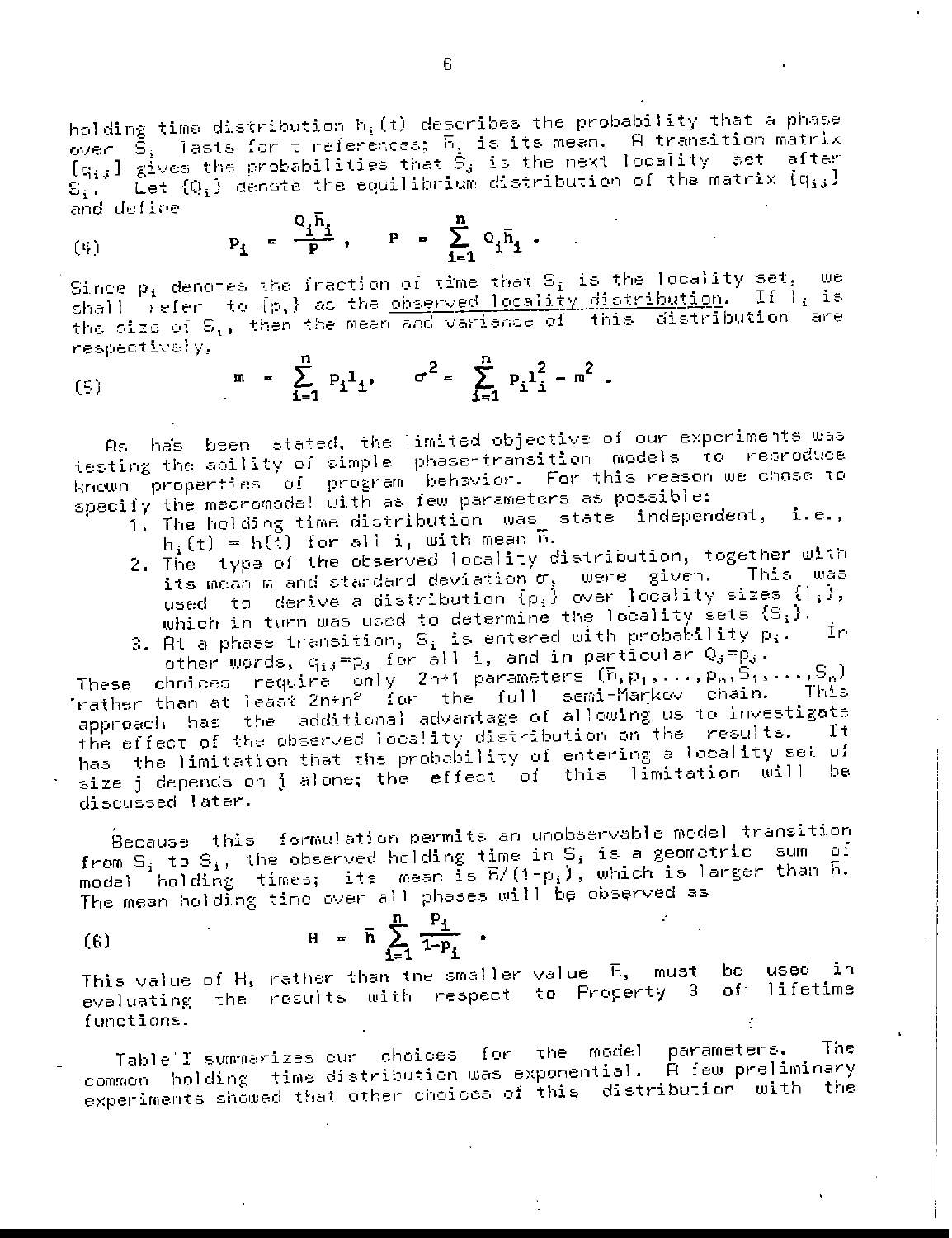|          | Factor                                                                                 | Choices                                              |       |           |          |  |  |  |
|----------|----------------------------------------------------------------------------------------|------------------------------------------------------|-------|-----------|----------|--|--|--|
|          | 1. Holding time distribution [Exponential, mean 5=259<br>2. Locality size distribution |                                                      |       |           |          |  |  |  |
|          | a. Type                                                                                | Uniform                                              | Gamma | Normal    | Bimodal  |  |  |  |
|          | b. Mean m                                                                              | 30.                                                  | $-30$ | $\sim 30$ | see.     |  |  |  |
|          | c. Standard deviation $\sigma$                                                         | 5, 10                                                | 5,10  | 5,10      | Table II |  |  |  |
| 3.<br>ч. | Transition matrix [qij]<br>Mean overlap R                                              | from locality distribution(see text)<br>none $(R=0)$ |       |           |          |  |  |  |
| 5.       | Micromodel                                                                             | cyclic, sawtooth, random                             |       |           |          |  |  |  |
| 6.       | Memory policy                                                                          | LRU, WS                                              |       |           |          |  |  |  |

Table I: Choices of factors.

|                         |                            |                                    | Modes                                        |                            |                                  |                                 |                            |                                 |  |
|-------------------------|----------------------------|------------------------------------|----------------------------------------------|----------------------------|----------------------------------|---------------------------------|----------------------------|---------------------------------|--|
|                         |                            |                                    |                                              | Normal $N_1(v)$            |                                  |                                 | Normal $N_2(v)$            |                                 |  |
| Number                  | m                          | $\sigma$                           | ω,                                           | m,                         | σ,                               | $\mathsf{w}_2$                  | $\mathfrak{m}_{2}$         | $\sigma_2$                      |  |
| $\frac{1}{3}$<br>4<br>5 | 30<br>30<br>30<br>30<br>30 | 5.7<br>10.4<br>10.1<br>7.5<br>10.0 | .50<br>.50<br>.33<br>.33 <sub>°</sub><br>.60 | 25<br>20<br>16<br>20<br>22 | 3.0<br>3.Ŭ<br>2.0<br>2, 5<br>2,1 | .50<br>.50<br>.67<br>.67<br>.40 | 35<br>40<br>37<br>35<br>42 | 3.0<br>3.0<br>2.0<br>2.5<br>2.1 |  |

 $\begin{array}{ll} \text{Binodal}\left(\textsf{v}\right) \; = \; \textsf{w}_1\textsf{N}_1\left(\textsf{v}\right) \; + \; \textsf{w}_2\textsf{N}_2\left(\textsf{v}\right) \\ \textsf{w}_1\text{,} \; \textsf{w}_2\text{,} \; \textsf{are} \; \textsf{mode} \; \textsf{weights} \end{array}$ 

Table II: Bimodal distributions.

 $\overline{I}$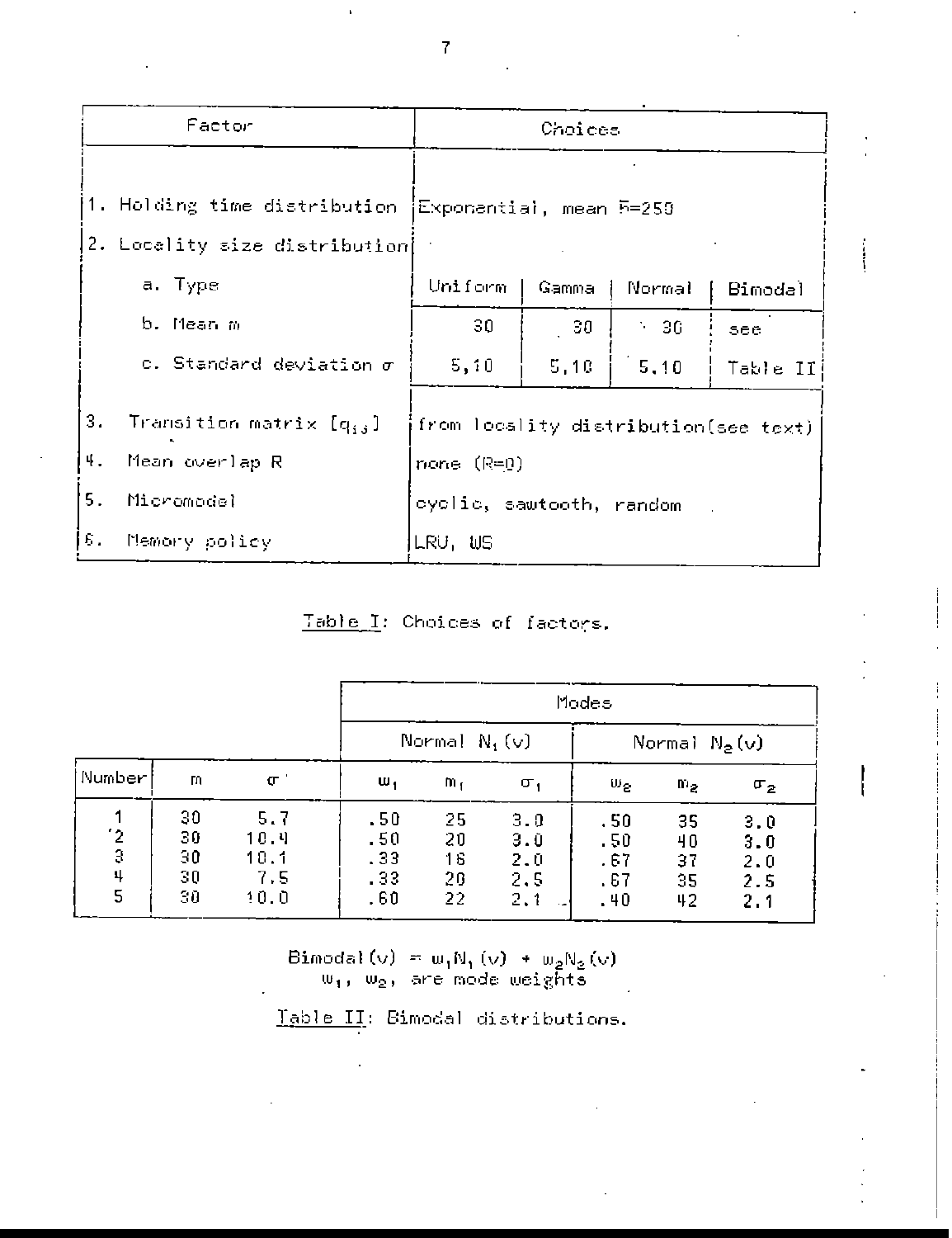same mean produced no significant effect on the results. The mean of the distribution was chosen as F=250; for the locality size distributions used, this produced H values ranging from 270 to 300. Values of H observed in practice are likely to be an order of magnitude larger than this [Gra75, HaG71, Rod71]. An experiment using a more realistic value verified that the lonly lobservable leffect of changing  $F$  is a rescaling of lifetime on the vertical axis. Since none of the conclusions would be affected by a change in time scale. we chose the smaller (and less expensive) value of R.

For the locality size distribution, we chose discrete<br>approximations to uniform, nermal, gamma, and "bimodal"; these-choices represent the range of symmetric and skewed types observed in practice The range of locality sizes covered by  $[Bry75, Rod71]$ . each distribution was partitioned into n intervals, for n ranging from 19 to 14 depending on the complexity of the distribution. We chose  $p_i$  to be its midpoint. The locality set  $S_i$  is a set of  $I_i$  distinct page names. To simplify comparisons among the results, we chose mean m=30 pages for all distributions. This choice was large enough to permit studying a range of coefficients of variation (ratio  $\sigma/m$ ). Using different means, while holding other factors fixed would do little more, than rescale  $L(x)$  along the horizontal axis.

Tab!e  $II$  : summarizes the bimodal distributions. Refiecting observations [Bry75, GhK73, Rod71], each is approximated as the. superposition of two normal distributions.\* They range from symmetric 1 and 2), to high-skewed (nos. 3 and 4) and low-skewed (no. (nos. Their means and standard deviations were computed according to 5). equations (5) and are shown in the left columns of the table.

To approximate transitions among nearly disjoint locality sets in the outermost phases, we made the simple assumption of mutually disjoint locality sets. In other words, the mean overlap (R) was zero and the mean number of entering pages (M) was the mean locality size  $(m)$  . The principal effect of increasing the mean overlap (R) while holding all other factors fixed would be a vertical expansion of the lifetime function (e.g., since the point  $x_2$  does not depend on R, the knee would vary vertically as  $L(x_2)$ =H/(m-R)); this effect would not offset comparisons among lifetime functions. We confirmed this reasoning with a few experiments.

For micromodels, we chose cyclic, sawtooth, and random reference patterns. Each locality set was stored as a list, e.g.,

<sup>\*</sup>A result by Denning and Schwartz [DeS72, CoD73] shows that asymptotic uncorrelation of references will produce normally distributed working set sire, That bimodal distributions are observed shows that this property dues not always hold.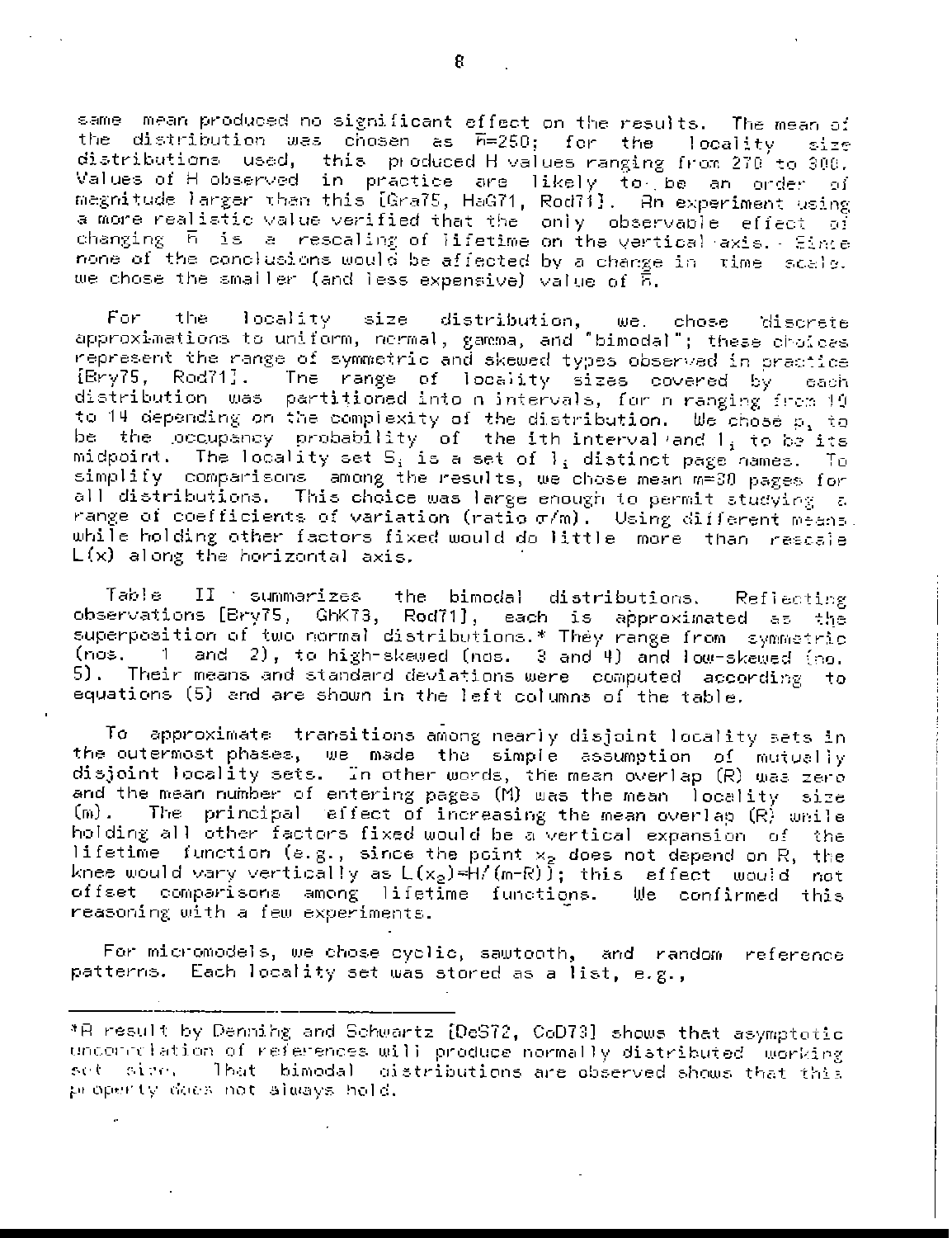An index pointer jums used to select the next reference: as long as<br>S<sub>i</sub> is the current locality set,  $0 \le j < l_1$ . The <u>evolic micromodel</u> simply chooses the next value of j as  $(j+1)$  mod  $l_i$ . This model corresponds to reference patterns for which LRU will generate one page fault per reference whenever the memory space x is less than  $l_i$ , i.e., a worst case for LRU. The sautocin micromodel sweeps the pointer j up and  $0, 1, \ldots, 1, -1, 1, -1, \ldots, 1, 0.$ 

This model corresponds to patterns for which LRU will be optimal or nearly so [DeG75]. The <u>random micromodel</u> uses a uniform random number generator to choose the next value of j. It is intended as a simple representation of a stochastic reference string.

In our initial runs we did not try an LRU stack micromodel because it would have required additional parameters (the stack-distance frequencies). As the experiments progressed, we observed that changes in the micromodel affected primarily the convex region of the lifet $\tilde{t}_{\text{me}}$ function, these effects being small for the US lifetime. In other words, the significant effects arise from the macromodel: a more complex micromodel would not have altered our conclusions. For tins reason no experiments with LRU stack micromodels were conducted.

Table I specifies 11 choices of the distribution and 3 micromodels, or a total of 33 program models. For each of these program models, as well as for some additional ones needed to confirm intuitions and conclusions, we generated one reference string encompassing K=50000 references (about 200 phase transitions). Within each experiment, the procedure was simply to repeat the following until K references were generated: choose a locality set  $S_i$  with probability  $p_i$  and holding time t according to h(t); then generate t references from S, using the As each reference was generated, LRU stack distance and micromodel. interreference interval counts were updated; at the conclusion of each run, this data was used to construct the lifetime curves for LRU and US, using well known methods [CoD73, DeG75].

## 4. RESULTS

Our discussion of results is divided into two parts: verifying first that the model is consistent with the known Properties 1-4 of lifetime functions, then identifying patterns of model behavior which may turn out to be characteristic of programs. Figures 3-7 are representative of a much larger set of plots obtained for each experiment.

## <u> 4.1. Consistency</u>

Consistent with Property 1, all lifetime functions exhibited the convex/concave shape. However, the LRU lifetime function for the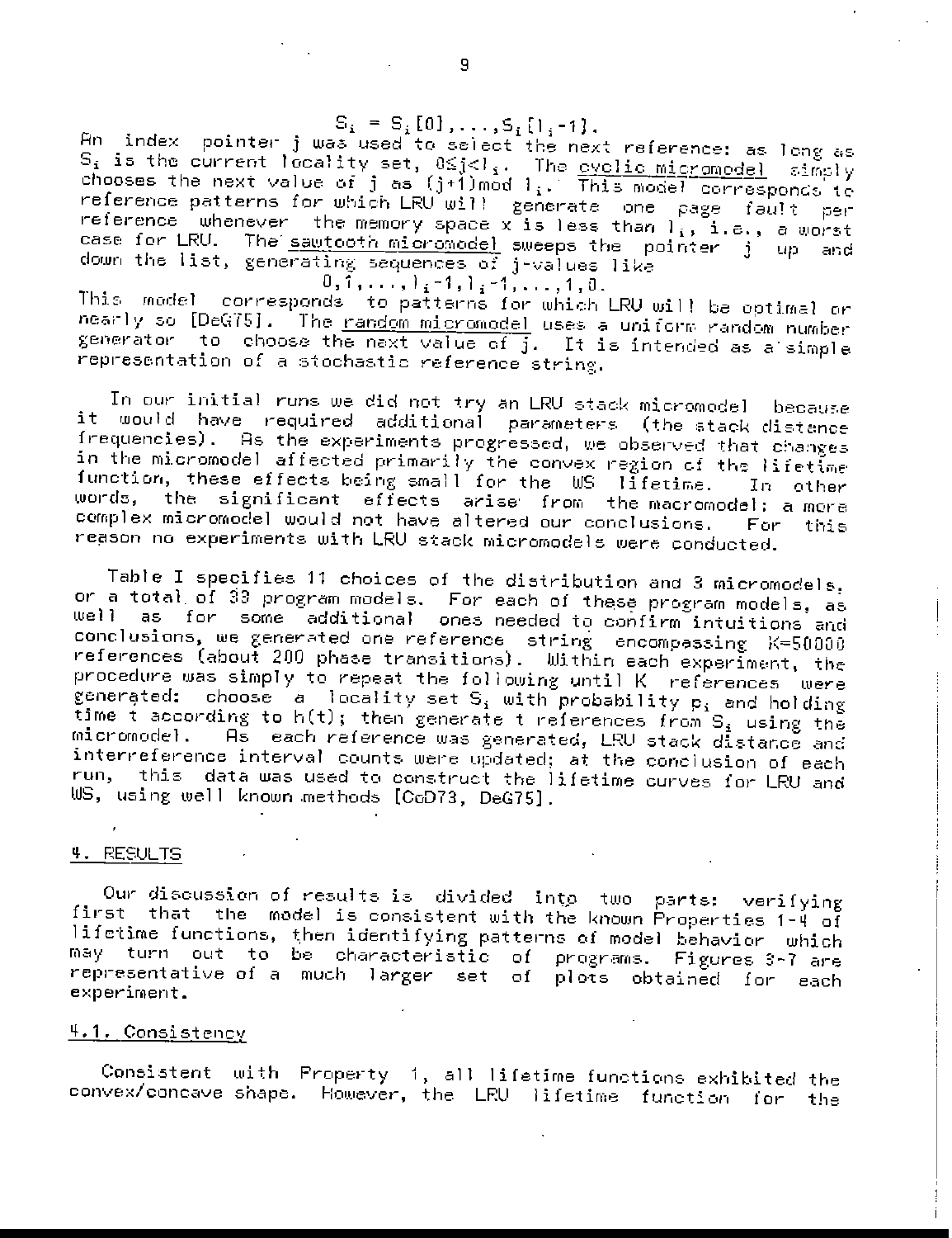bimodal distributions tended to have two inflection points for  $x < x_2$ , which were correlated with the positions of the modes. In trying to fit  $ex^{k}$  to the convex regions we found that  $k$  approximately  $2^{2}$  gave best fits for the random micromodel, which compares favorably with values observed in practice [BeK69]. In contrast, k=3 or larger was required for the cyclic or sawtooth micromodels. This is consistent with the empirical observation that real programs' referencing behaviors tend to be randomized, and not so simply predictable.

Consistent with Property 2, the US lifetime function was higher than the LRU over a significant range (Figure 3 is typical). Except in the cyclic micromodel (for which LRU is poor), we observed that the first crossover point  $x_0$  was always at least m. At larger values of  $\sigma$ we observed also that  $x_0 < x_g$  (LRU), while at the smaller values of  $\sigma$  we observed that  $x_0 \approx x_2$  (LPU). This is consistent with the empirical observation that WS has little or no advantage ovar LRU except where the coefficient of variation o/m is large [CoR72, Pri73, PrF73].

Consistent with Property 3, all curves displayed a knee at approximately the point  $L(x_2)$ =H/m; since H ranged from 270 to 300, the lifetime values ranged from 9 to 10 at the knees.

Consistent with Property 4, the knee of the LRU lifetime curve satisfied the relation  $x_2$ -m=kg for 1<k<1.5. In all cases  $(x_2 - m)/1.25$ was a good estimate of  $\tilde{\sigma}$ . Reditional experiments with  $\sigma$ =2.5 verified this conclusion. The quality of this approximation deteriorated for the bimodal distributions.

# 4.2. Other Conclusions

A number of other patterns were exhibited by these experiments. Some are consistent with expectations about program behavior. Others are new, and will require further study to determine if in fact they are properties of programs.

Pattern 1: Bo x<sub>1</sub>=m Property. In every experiment we observed the striking property that WS lifetime curve had inflection point  $x_1 = m$ , to within the precision of the experiments (Figure 4 is typical). This property was also observed for LRU with two notable exceptions: 1) It did not hold for the cyclic micromodel. 2) For the l bimodal distributions there tended to be two inflection points, corresponding to but smaller than the modes of the distribution; the change in slope at the first point was larger in direct proportion to the weight of the smaller mode (w<sub>i</sub> in Table II). We could find no simple hypothesis to explain the  $x_1 = m$  property -- we offer it as a prediction of the model subject to future investigation.

Pattern 2: Independence of WS Lifetime from Higher Moments of the Locality Distribution. Aside from dependence on the mean already mentioned, the US lifetime curves showed no significant dependence on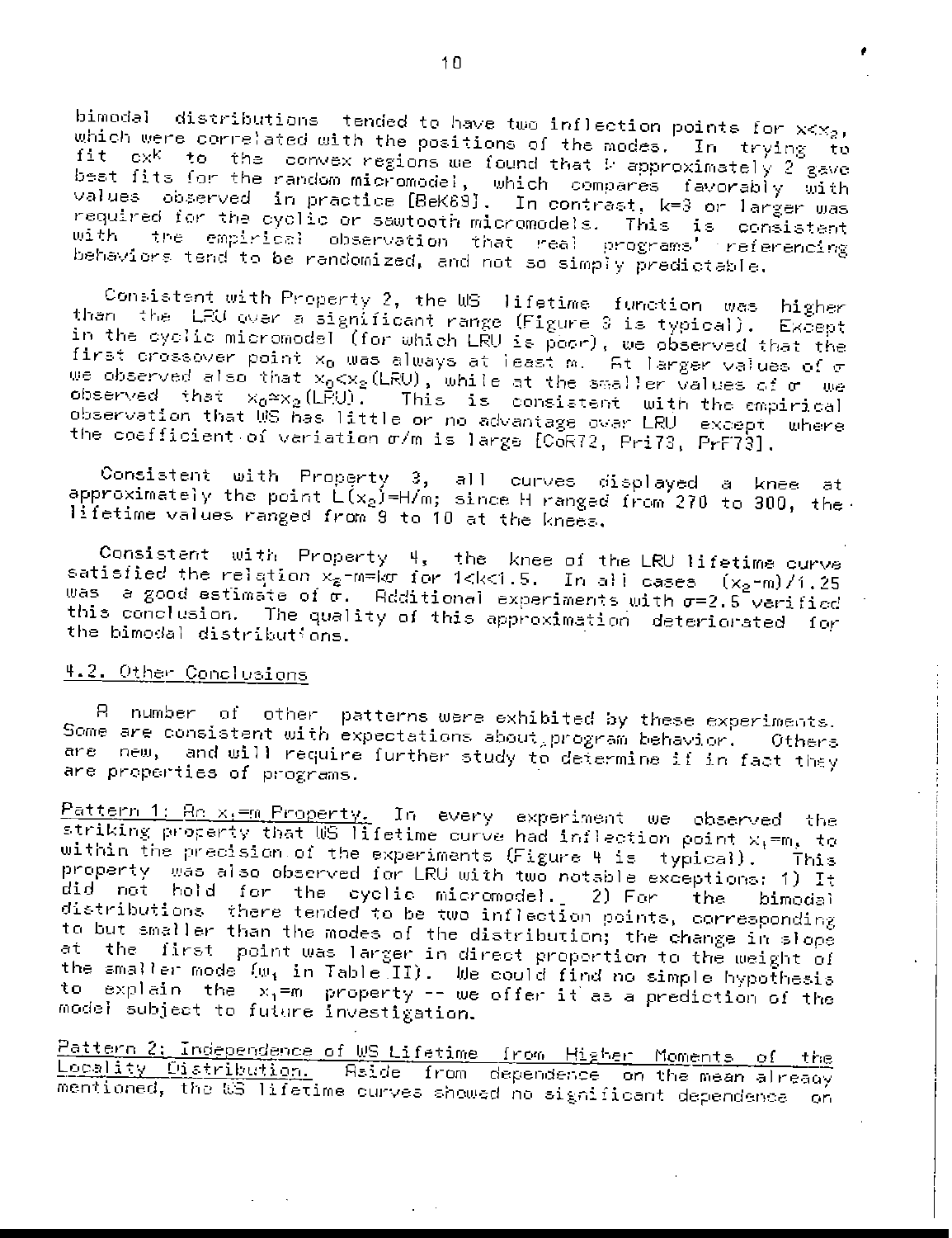either the standard deviation (o) or the form of the locality size distribution. (Figure 5 is typical.)

Pattern 3: Dependence of LRU Lifetime on Higher Moments of the Locality Distribution. The LRU lifetime curve exhibited strong dependence on the locality size distribution. (Figure 5 is typical.) As noted earlier, the knee  $x_2$  is approximately m+1.25 $\sigma$ ; this approximation deteriorated for the bimodal distributions. For the bimodal distributions, lifetimes in the concave region grew larger in correlation with increasing weight of the smaller mode; Figure 6 shows that many tended to exhibit a second crossover with US lifetime curve.

Pattern 4: Dependence on the Micromodel. The knees L(x<sub>2</sub>) of all lifetime curves tended to be H/m independent of the micromodel. The: shape of the WS lifetime is (often much) less sensitive to the micromodel than is the LRU (Figure 7 is typical). However, if the WS lifetime curve points (x, L(x)) are labeled with the window values  $(T(x))$  that produced them, a dependence is observed:  $(7)$ 

 $\text{MS:}$   $T(x)$  (cyclic)  $\lt T(x)$  (sawtooth)  $\lt T(x)$  (random); a factor of 2 between the extremes of (7) was typical. The reason is that a larger window is required to achieve a working set of given size x in a randomized reference pattern. We observed also that the WS difference  $x_2 - x_1$  (which is approximately  $x_2 - m$ ) increases with randomness in the micromodel:

US:  $x_2$ (cyclic) <  $x_2$ (sawtooth) <  $x_2$ (random).  $(3)$ 

The reason is that  $x_2$ -m measures the WS overestimate at phase transitions which, by virtue of inequalities (7), increases with In contrast, LRU lifetime curves exhibit strong randomness. I dependencies on micromodel. As expected, LRU was worst on the eyelic micromodel (Figure 6). The  $x_2$  inequalities for LRU are the reverse of those above (8) of WS; the reason is that, for x>m, the probability of stack distance not exceeding x is largest for the random micromodel and smallest for the cyclic.

## <u>5. LIMITATIONS </u>

The generality of our conclusions must be evaluated in light of the limiting effects of four properties of the model and experiments. The first limitation, inherent in the model, is the state independent holding time distribution  $(h(t)=h_i(t))$  for all states i). The primary effect is to make the fraction of time locality set  $S_i$  is current the. same as the equilibrium distribution of the transition matrix. In preliminary experiments on real reference strings, Graham [Gra75] [ has found that, with a state independent holding distribution, a semi-Markov model of empirical working set size accurately reproduces the observed US lifetime. He observes empirically that a small fraction of the working set sizes account for a high fraction of i the equilibrium occupancy probability; among these dominant sizes the differences among holding time distributions are not major. Thus, the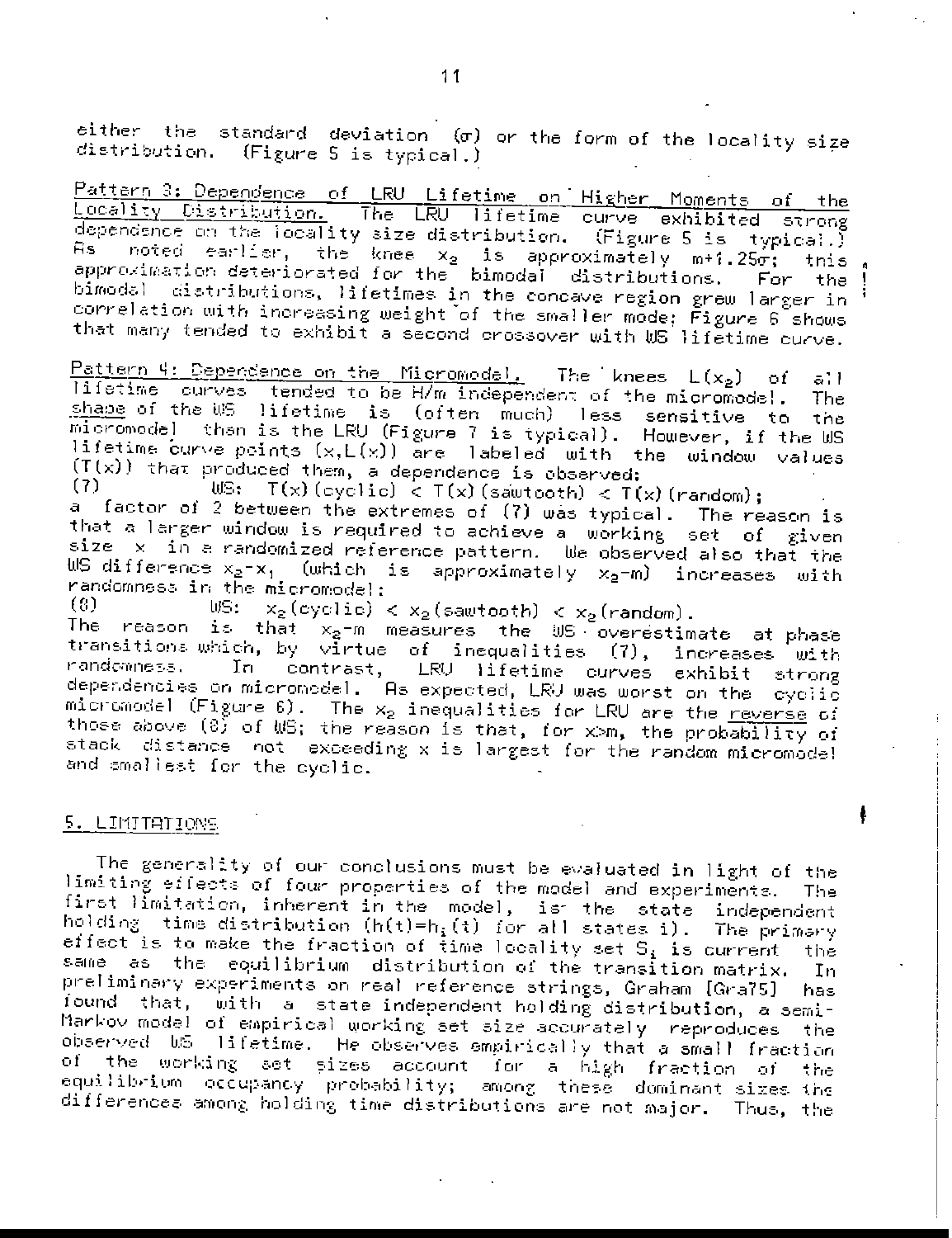use of a single holding time distribution in a model does not appear to be a serious limitation.

A second limitation, also inherent in the model, is the use of  $\bar{a}$ single locality probability n-vector  $\{p_i\}$  rather than a full nxn transition matrix  $\left[ q_{13}\right]$ . We have in effect replaced the matrix by its equilibrium distribution. As noted, this endows the model with the property that the probability of entering state i is independent of past or future states. Since the convex region of the lifetime curve is dominated by the micromodel, and the effect of the macromodel becomes progressively more noticeable starting from the inflection point  $(x_1)$ , this limitation of the macromodel would be significant only for space constraints well into the concave region of the lifetime curva.

B third limitation, of the experiment but not the model, is our use of disjoint locality sets in adjacent phases -- i.e., the mean number  $F$  of pages remaining across a transition is zero. Our choice of  $Re\theta$ was mostly a matter of convenience inspired by our interest in outermost phases. It is easy to construct an instance of the model in The lonly difficulty is that there seems to be no simple which R>0. way of estimating R from an empirical lifetime function. (Recall that we can estimate m, and H if R is known.)

A fourth limitation, again of the experiment but not the model, is our omission of the LRU stack model as a micromodel. This was again a matter of convenience to keep the number of parameters small -including an LRU stack distance distribution over k pages would require k additional parameters. Our experience with micromodels suggests that an LRU stack model would not affect the shape of the convex region very much; however preliminary results by Graham [Gra75] show that this micromodel will cause US lifetime triplets  $(x, L(x), T(x))$  -- in which  $T(x)$  is the US window required to achieve a working set size of x -- to correspond closely with those of an empirical WS curve. In other words, the additional complexity of the LRU stack micromodel would be warranted only if we required the model triplets to correspond closely with the empirical ones.

Prior work has shown the LRU stack model with independent stack distances to be the best of a class of simple models, none of which is based on phase-transition behavior. Phase-transition models, even with micromodels simpler than the LRU stack model, appear better as  $-0.1$ known lifetime properties. reproducers As with the other micromodeis, the LRU stack model must be subjected to a phasetransition superstructure to be capable of accurately reproducing properties of empirical lifetime functions.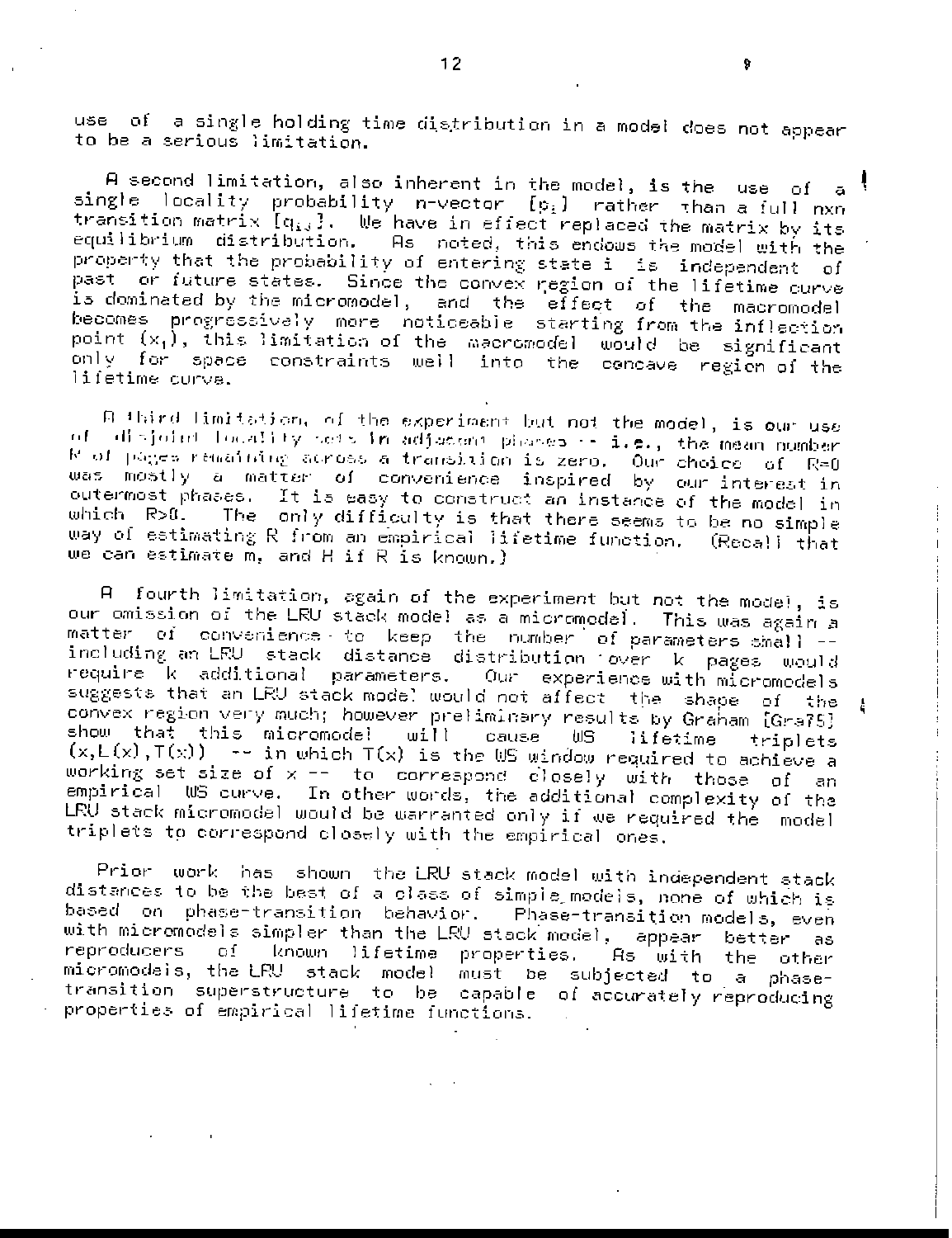#### 6. CONCLUSIONS

The experiments corroborate the following as a general description of the US lifetime function. The properties of the convex region will generally be dominated by the micromode! because the WS window contains a transition only a small portion of the time. (In<br>particular, approximations ox<sup>k</sup> for k approximately 2 and  $x \le x_1 = m$  will íIn. obtain for micromodels exhibiting randomized, rather than-highly deterministic, patterns.) The properties of the concave region of a US lifetime function will generally be dominated by the macromode! because the US window contains at least one phase transition most οf the time. For the region  $x_1 \le x \le x_2$ , the US window contains no more than one transition with any significant probability, and so the lifetime curve behavior in this region depends primarily on the properties of single transitions (to wit, the curve passes smoothly from  $L(x_i) \simeq cm^k$ to  $L(x_2) \approx H/M$ ). For  $x > x_2$ , the US window contains multiple phase transitions with increasingly significant probability,  $\,$ so that the. remainder of the concave region depends significantly on the details of the transitions among sequences of locality sets. The macromodel limitations can thus affect the WS lifetime significantly only for  $x > x_2$ .

Relating the properties of LRU lifetime functions to macro and is not as straightforward: micromodels they depend on complex interactions among all the factors.

Parameterizing an instance of the model from empirical LRU and WS lifetime curves is not difficult: 1) The mean locality size is taken 2) The standard deviation of locality size is estimated as m=x..  $a<sub>5</sub>$  $\sigma = (x_2 - m)/1.25$ , where  $x_2$  is the knee of the LRU lifetime. 3) Assuming that adjacent localities tend to be disjoint (as in outermost phases), the  $\mathsf{MS}^*$  value  $\mathsf{mL}(x_2)$  is an estimate of mean holding time H.  $\{In$ general, H is estimated from  $(m-R)L(x_2)$ , where R is the mean overlap across a transition; in our context, no method of estimating R is known.) Since the limitations of the model are most pronounced in the  $x > x_2$ , it is likely that an instance of the model region 60. parameterized would agree we!! with observations for the range  $x \le x_2$ . A more complex macromodel --e.g., one with full transition matrix -would be required if the agreement in the concave region were poor.

The general conclusion is that a simple phase-transition model is capable of reproducing known properties of program lifetime functions over at least the range of memory constraints up through the lines of the lifetime curve. Without some form of phase-transition behavior the model would be incapable of reproducing known properties.  $If n$ locality sets are used in the model, only 2n+1 parameters are required. A model of more parameters may be required for better reproduction of lifetime properties for large memory constraints  $[Gra75]$ .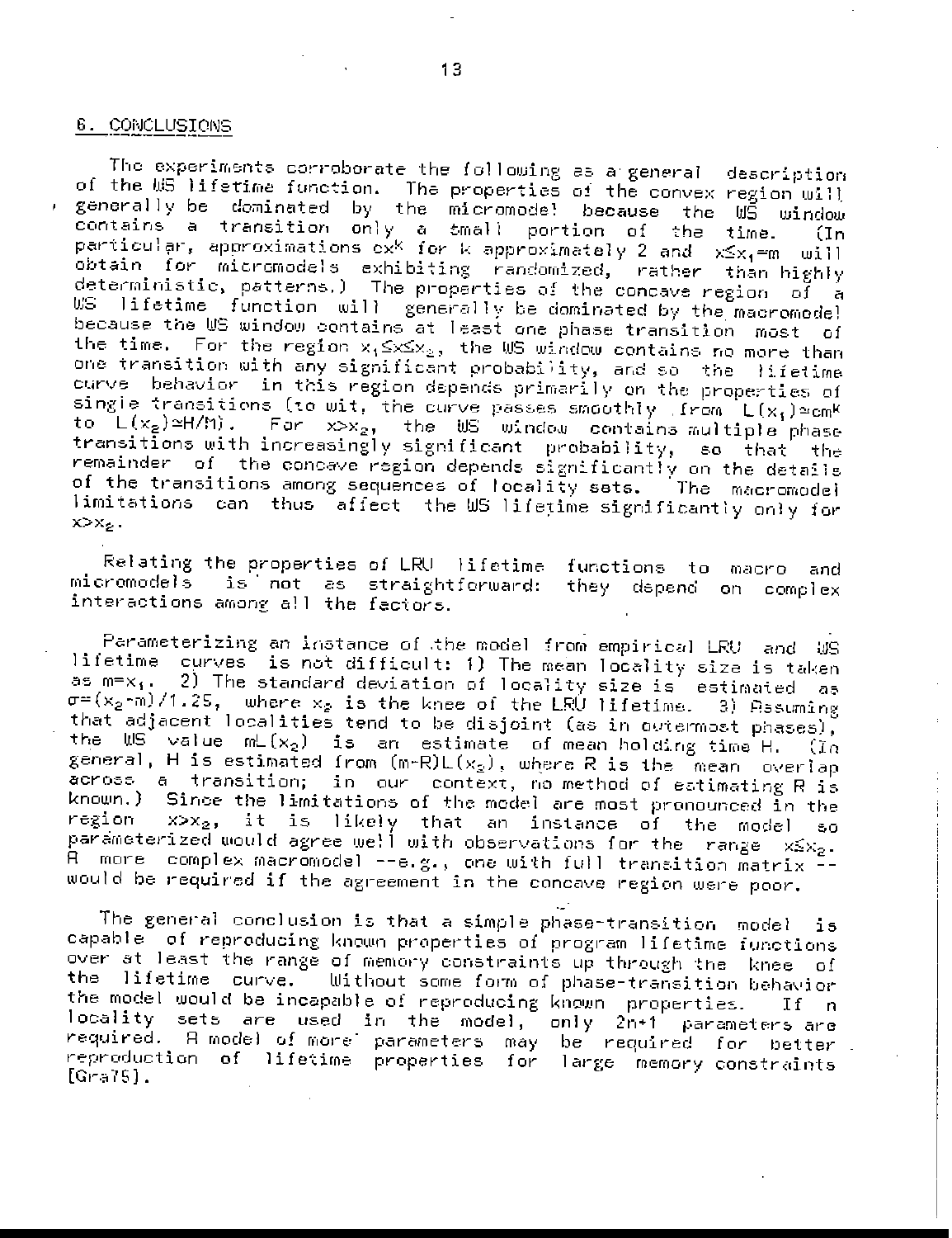# **ACKNOWLEDGEMENT**

We are grateful especially to Alan Batson for much assistance in interpreting these experiments and understanding their limitations; to G. Scott Graham for information on the progress of his own experiments with empirical models; and to those unnamed souls, the referees, for posing so many hard questions.

#### **APPENDIX A**

For an ideal estimator at some level with space constraint  $q$ , paging arises precisely from phase transitions. Consider a sequence of N phases of holding times (h,). Let m, be the number of pages in the jth locality but not in the j-1st; note that  $F = m_1 * ... * m_n$  is the total number of page faults. Let l<sub>ik</sub> be the length of the kth lifetime interval in phase  $j^-(k=1,\ldots,m_j)$ ; note that  $n_j$  is the sum of  $1_{\delta K}$  over  $k=1,\ldots,m_{\delta}$ . Applying the definitions,

$$
H = \frac{1}{N} \sum_{j=1}^{N} h_j = \frac{L}{N} = \frac{F}{N} \frac{L}{F}.
$$

By assumption,  $L(u)$  is  $L/F$ , where  $L$  is the total of all lifetimes. Observing that M=F/N is the mean number of pages entering the resident set at each transition, we obtain L(u)=H/M.

#### **REFERENCES**

- Arvind, R. Y. Kain, and E. Sadeh. [AK573] "On Reference String Generation Processes." Proc. 4th ACM Symp. on Operating Systems Principles (October 1973), 80-87.
- Bard, Y. "Characterization of Program Paging in a Time  $[Bar73]$ Sharing Environment." IBM J. of R. & D. 17, 5 (Sept. 1973),  $387 - 993.$
- $[Bar75]$ Bard, Y. "Application of the Page Survival Index (PSI) ίo Virtual Memory System Performance." IBM J. of R. & D. 18, 3 (May 1975), 212-220.
- Belady, L. A., and C. J. Kuehner. "Dynamic Space Sharing  $[BeK69]$ in Computer Systems." Comm. ACM 12, 5 (May 1969), 282-288.
- $[Bra74]$ "A Model of a Time-Sharing-Virtual-Memory Brandwajn, A. System Šolved Using Equivalence and Decomposition Methods. <u> Pota Informatica 4</u> (1971), 11-47.
- Bryant, P. "Predicting Working Set Sizes." IBM J. of R. &  $[Ery75]$ <u>D. 19</u>, 3 (May 1975), 221-229.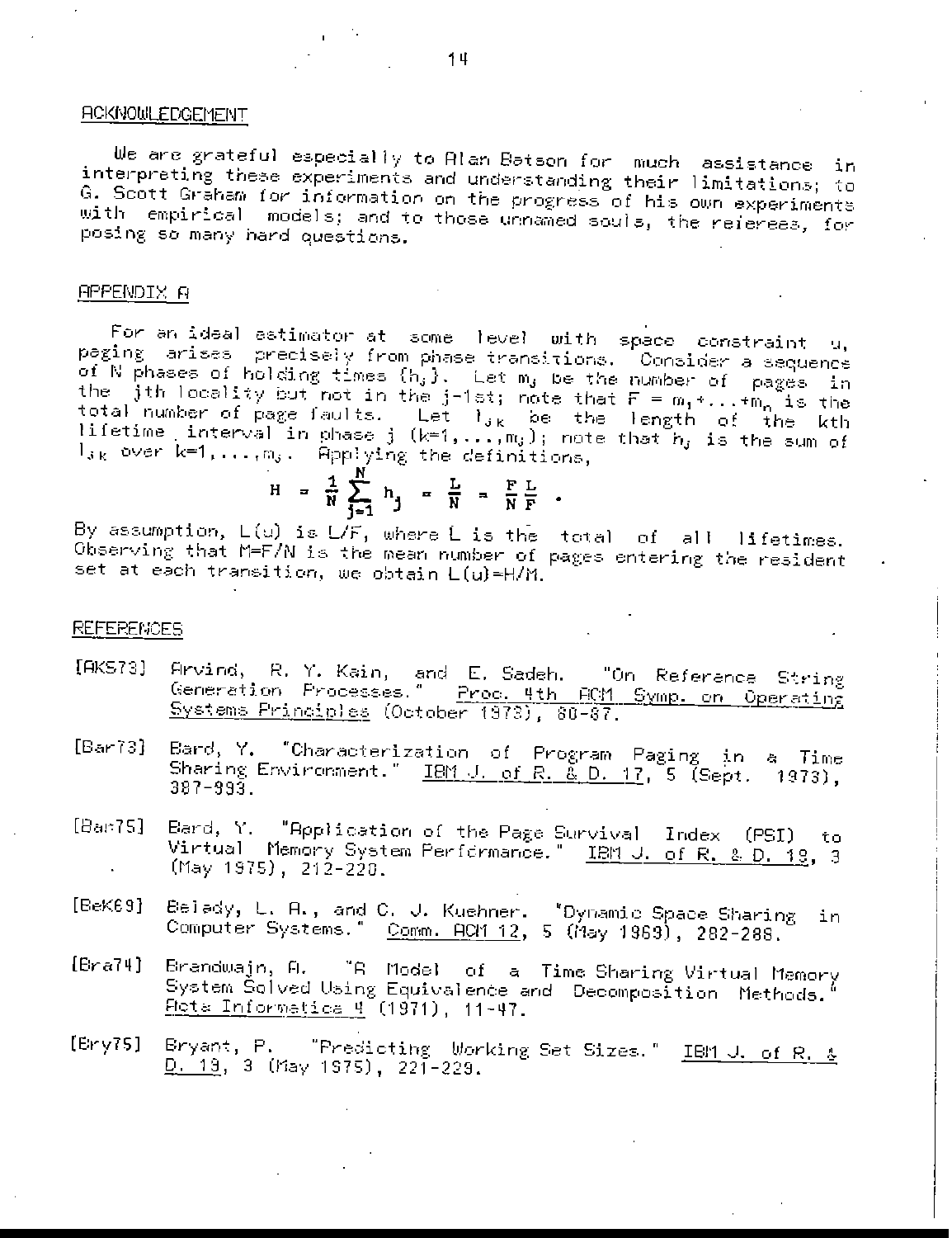- Chamberlin, D. D., S. H. Fuller, and L. Y. Lin. "A Page<br>Allocation Strategy for Multiprogramming Systems with Virtual  $[CFL72]$ Memory." Proc. 4th ACM Symposium on Operating Systems Principles (October 1973), 66-72.
- $[ChO72]$ Chu, W. W. and H. Opderbeck. "The Page Fault Frequency Replacement Algorithm. Proc. SFIPS Conf. 40 (1972 FJCC),  $597 - 609.$
- $[COD73]$ Coffman, E. G. Jr. and F. J. Denning. Operating System Theory, Prentice-Hall (1973).
- $[CoR72]$ Coffman, E. G. Jr. and T. A. Ryan Jr. "A Study of Storage Partitioning Using a Mathematical Model of Locality." Comm.  $\underline{\textsf{ROM}}$  15, 3 (March 1972), 185-190.
- Courtois, P. J. "Decomposability, Instabilities,  $[Cou75]$ - and Saturation in Multiprogramming Systems." Comm. RCM 18, 7  $($ July 1975), 371-376.
- Denning, P. J. "On Modeling the Behavior of Programs."<br><u>Proc. REIPS Conf. 40</u> (1972 SJCC), 937-944.  $[Den72]$
- $[Den74]$ Denning, P. J. "Comments on a Linear Paging Model." Proc. RCM SIGMETRICS Symposium (October 1974), 34-48.
- $[Den75]$ Denning, P. J. "The Computation and Use of Optimal Paging Curves." Technical report TR-154, Computer Sciences Department, Purdue University (June 1975).
- $[DeG75]$ Denning P. J. and G. S. Graham. "Multiprogrammed Memory Management." Proc. IEEE: Special Issue on Interactive
- Denning, P. J. and S. C. Schwartz. "Properties of the  $[Des72]$ Working Set Model." Comm. ACM 15, 3 (March 1972), 191-199.
- Ferrari, D. "Improving Locality by Critical  $[Fer74]$ Working Sets." Comm. ACM 17, 11 (November 1974), 614-620.
- $[FGS75]$ Freiberger,  $\mathfrak{w}_{\epsilon}$  F.,  $\qquad$  U. Grenander,  $\tilde{}$ and i P. D. Sampson. "Patterns in Program References." IBM J. of R. & D. 19, 3 (May 1975), 230-243.
- Graham, G. S. "Program Behaviour and Memory Management."  $Q$  [Gra75] Ph.D. Dissertation, Computer Sciences Department, Purdue University, in progress.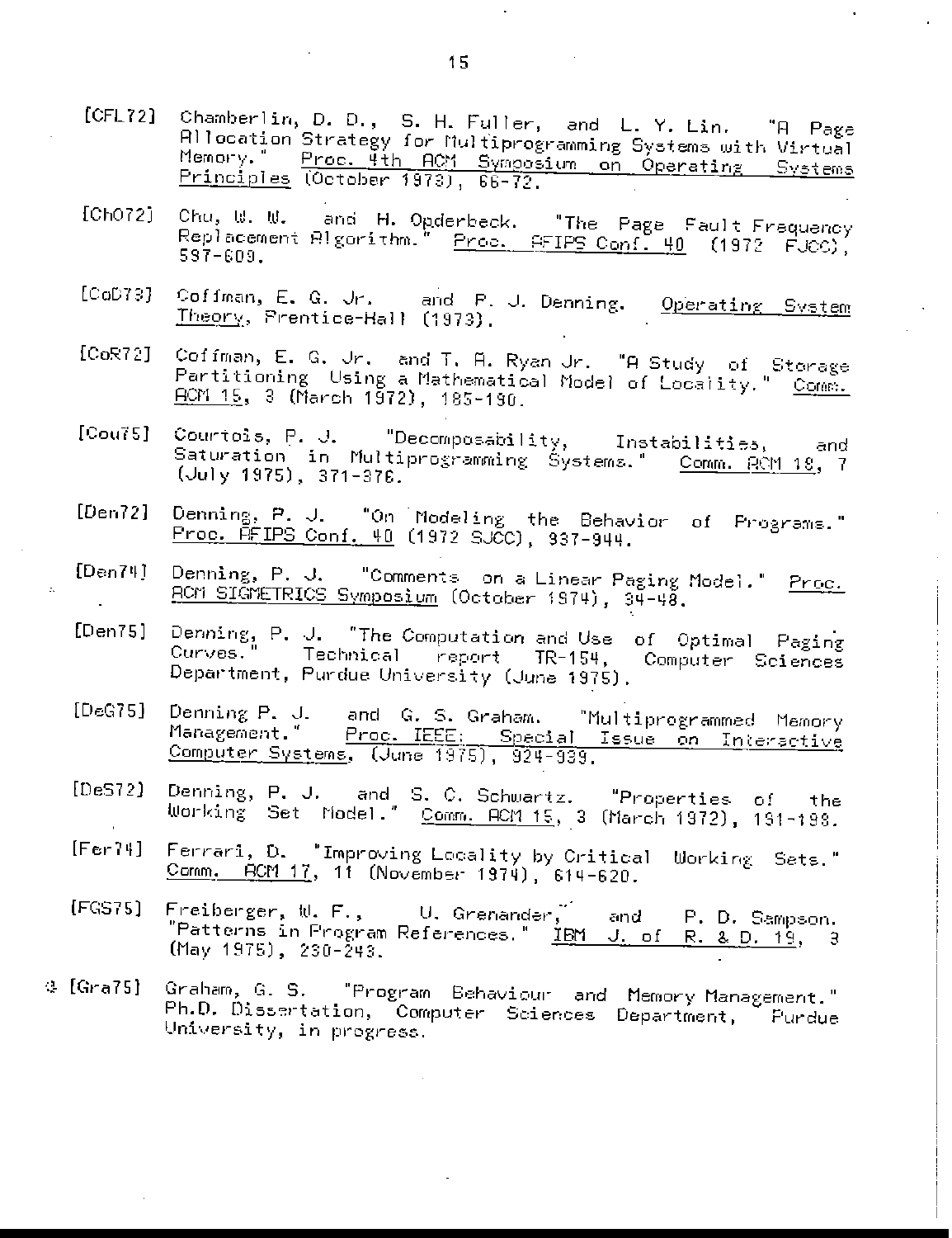- [Gel73] Gelenbe, E. "The Distribution of a Program in Primary and Fast Buffer Storage." Comm. ACM 16, 7 (July 1973), 431-434.
- $[GbK73]$ Ghanem, M. Z. and H. Kobayashi. "A l Parametric Representation of Program Behavior in a Virtual Memory." IBM T. J. Watson Research Center Report (Sept. 1973).
- Hatfield, D. J. and J. Gerald. "Program Restructuring for<br>Virtual Memory." <u>IBM Sys. J. 10</u>, 3 (1971), 168-192. [HaG71]
- Madison, W. and A. Batson. "Characteristics  $[Max75]$  $of$ Program Localities." Proc. 5th ACM Symp. on Operating Systems Principles (November 1975), to appear.
- Muntz, R. R.. "Analytic Modeling of Interactive Systems."  $[11un75]$ Proc. IEEE: Special Issue on Interactive Computer Systems (June 1975), 946-953.
- $[Pri73]$ Prieve, B. G. "Page Partition Replacement Algorithm." Ph.D. Thesis, Dept. Elec. Engrg. and Computer Science, University of California, Berkeley (December 1973).
- Prieve, B. G. and R. S. Fabry. "Evaluation of a  $[PrF73]$ Page Partition Replacement Aigorithm." Technical Report, Bell Laboratories, Naperville, Illinois (October 1973).
- Prieve, B. G., and R. S. Fabry. "VMIN -- an Optimal Variable  $[PrF75]$ Replacement Policy." Proc. 5th BCM Symposium on Space Operating Systems Principles (November 1975), to appear.
- Rodriguez-Rosell, J. "Experimental Data on How Program  $[Rocl71]$ Behavior Affects the Choice of Scheduler Parameters." Proc. 3rd ACM Symposium on Operating System Principles (October  $1971)$ ,  $156-163$ .
- Saltzer, J. H. "A Simple Linear Model of Demand Paging  $[Sal74]$ Performance." Comm. RCM 17, 4 (April 1974), 181-185.
- Spirn, J. R. and P. J. Denning. "Experiments in Program  $[SpD72]$ Locality." <u>AFIPS Conf. Proc. 41</u> (1972 FJCC), 611-621.
- $[Spin3]$ "Program Locality and Spirn, J. R. Dynamic Memory Management." Ph.D. Thesis, Dept. Elec. Engrg., Princeton Univ. (March 1973).
- Shedler, G. S. and C. Tung. "Locality in Page Reference<br>Strings." <u>SIAM J. Computing 1</u>, 3 (September 1972), 218-241.  $[ShT72]$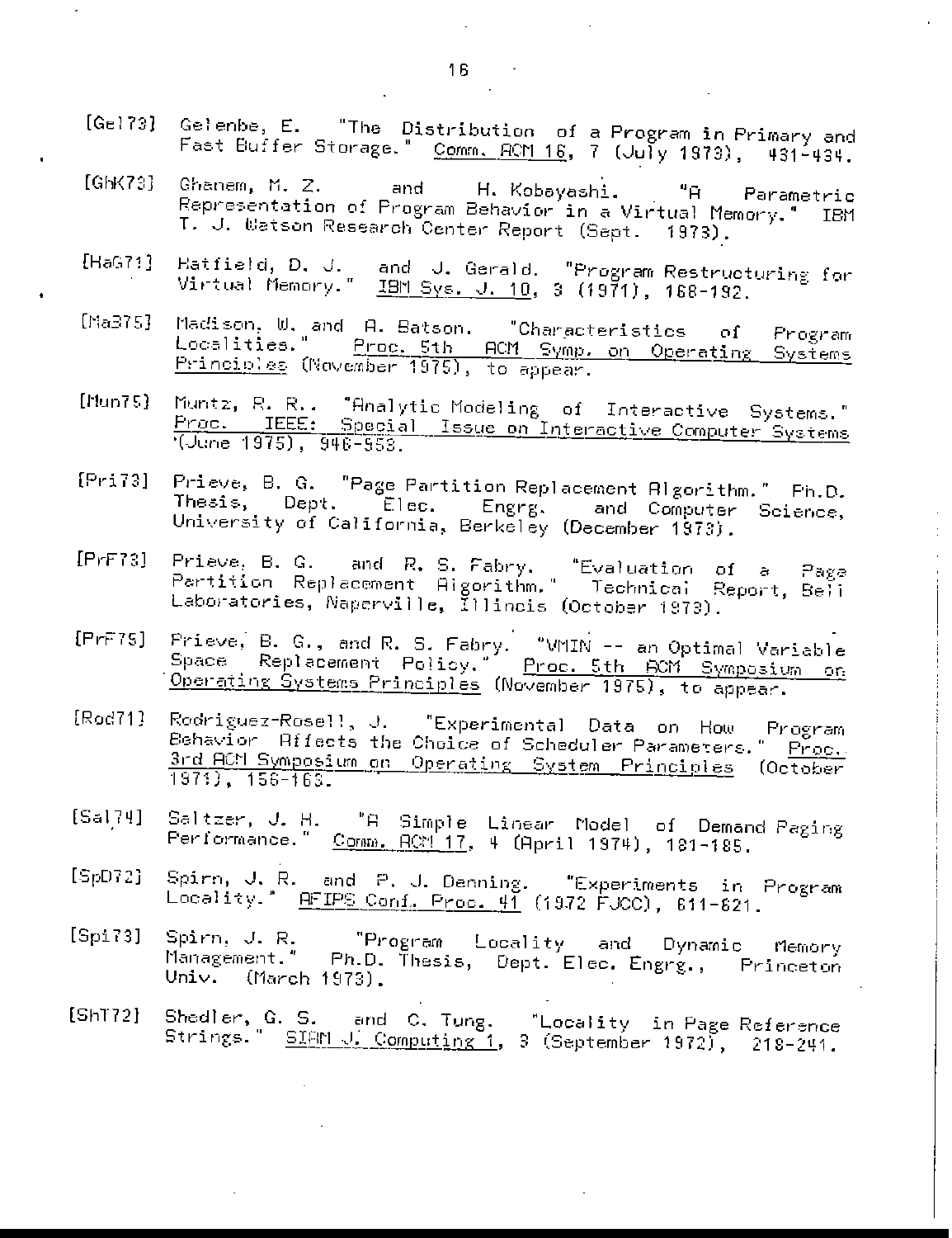

Comparison of lifetime curves. Figure 2.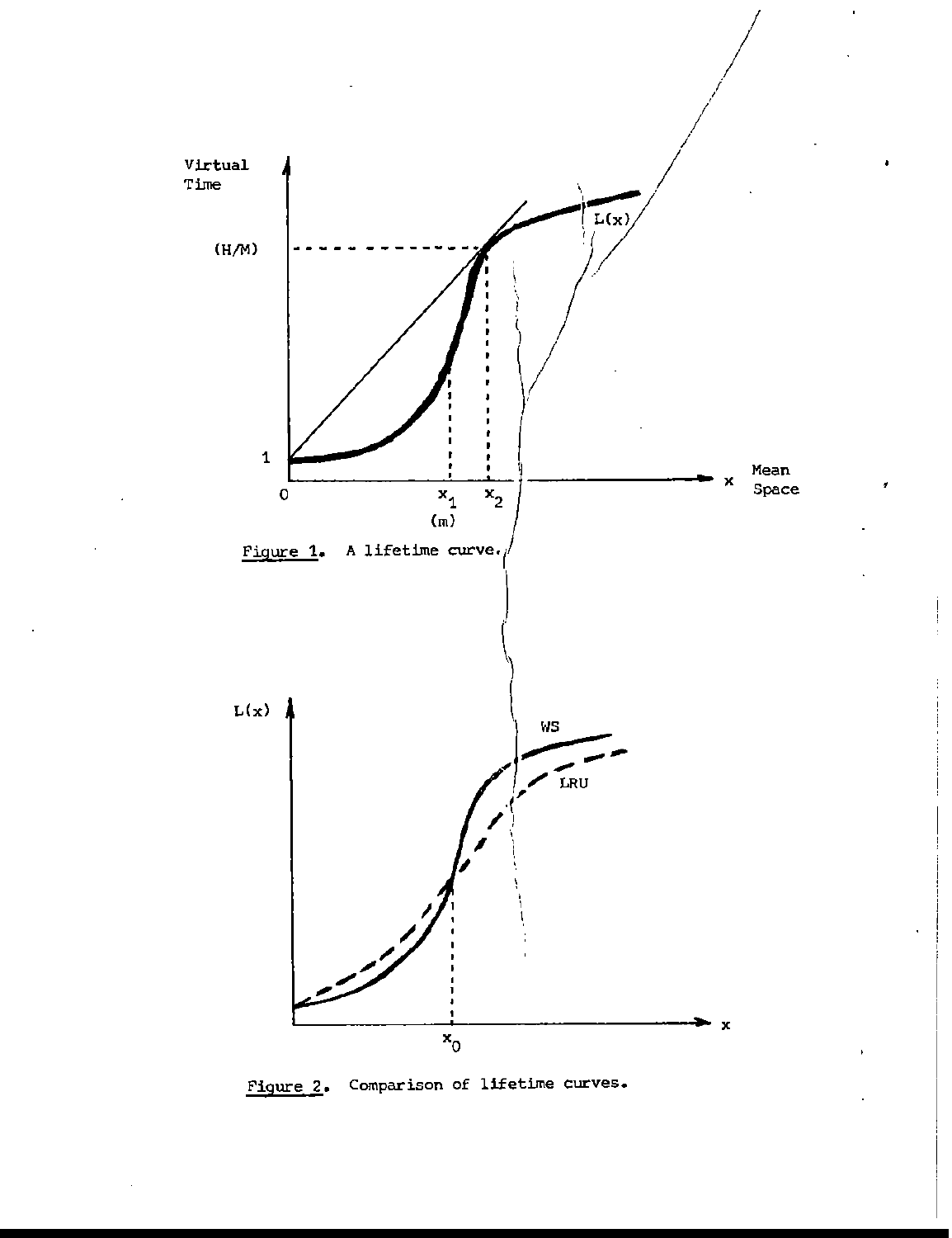

Figure 3. Norme! dist. - sewtooth micromode! - std. dev. = 10.



Figure 4. Gemme diet. - rendom micromodef - std. dev.-10.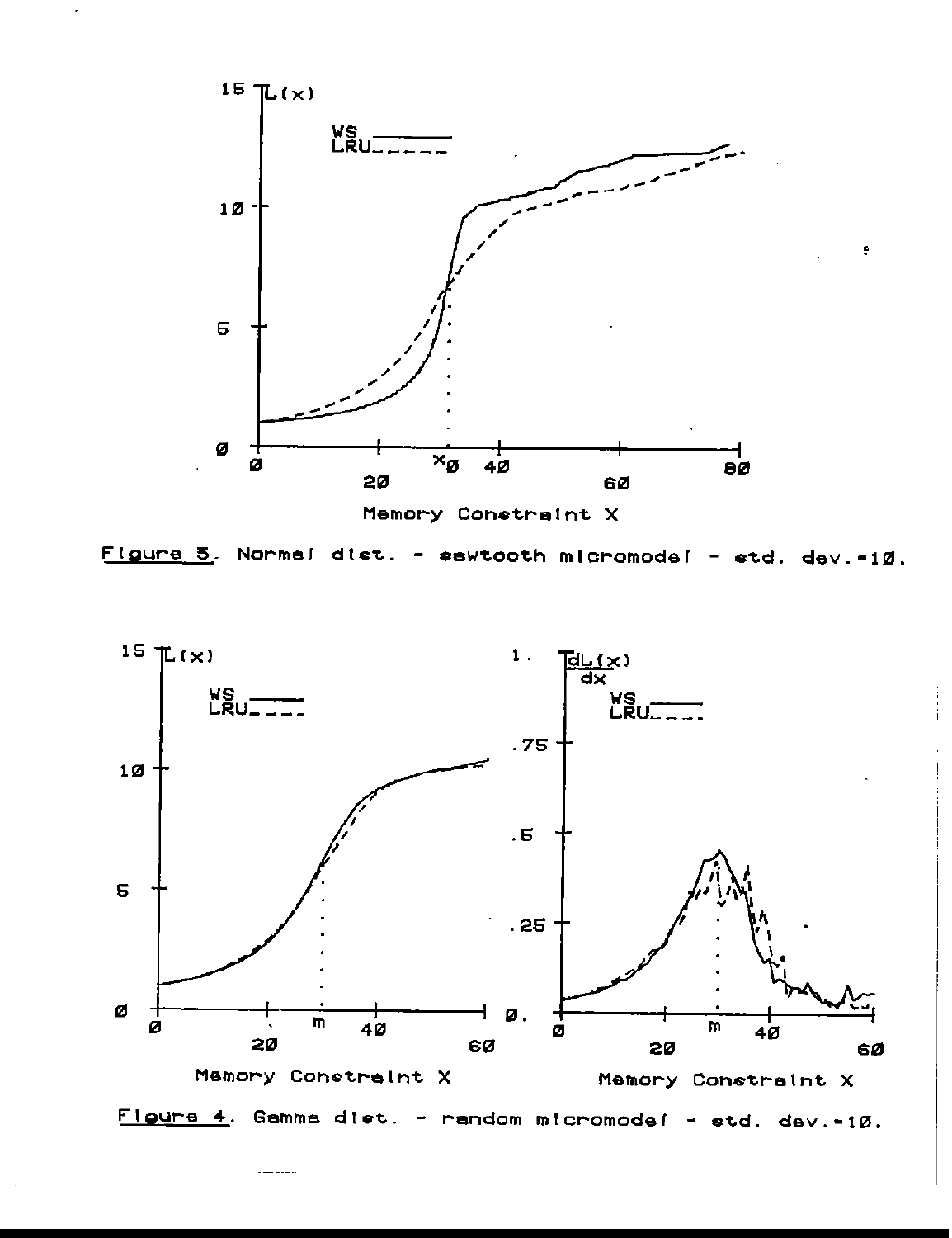

Figure 5. Effect of verlence (Norme! dist. - rendom micro.).





k,